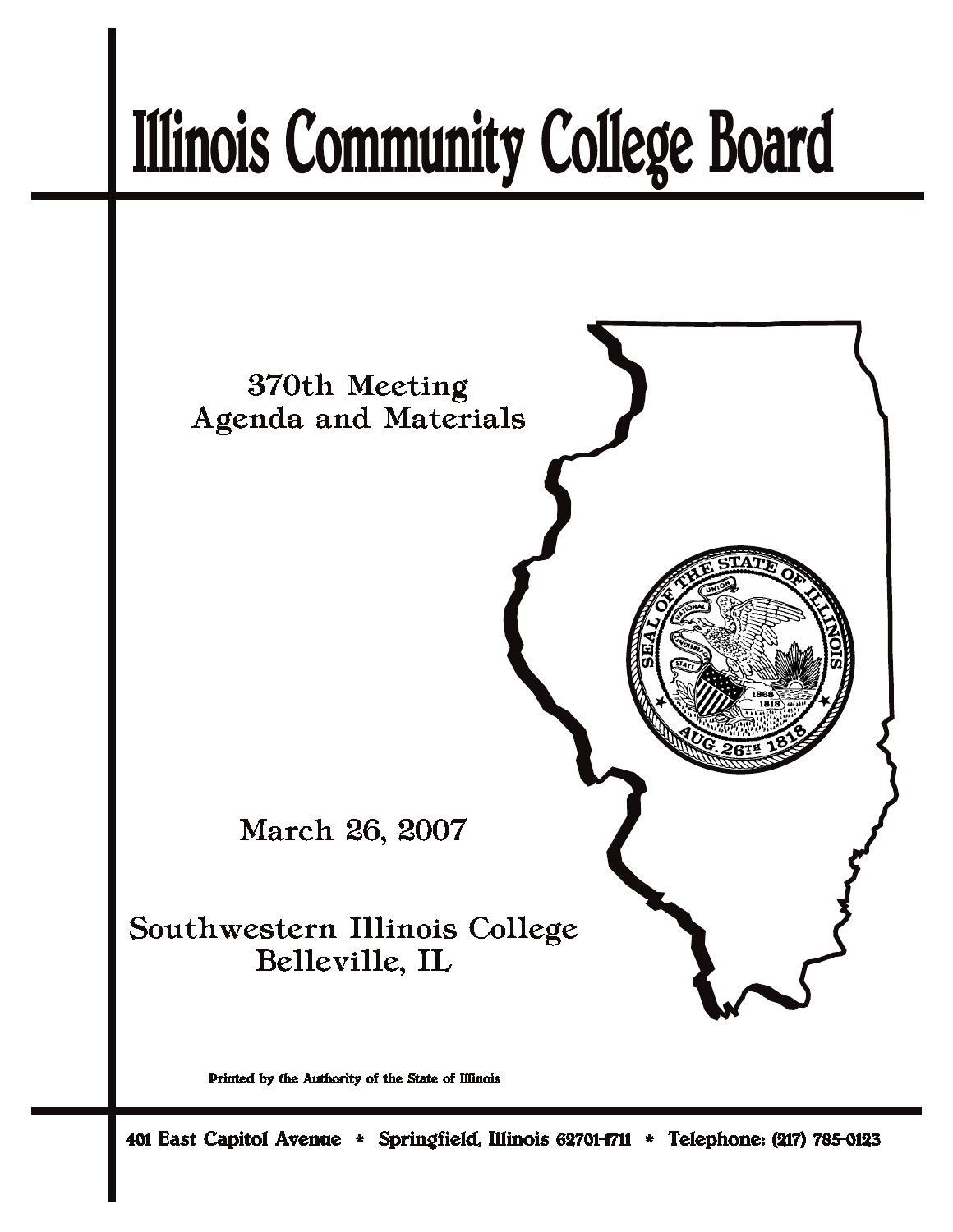## Agenda 370<sup>th</sup> Meeting of the Illinois Community College Board Southwestern Illinois College Belleville, Illinois

#### March 26, 2007

#### *Committee Meetings*

Sunday, 7:00 p.m. - Academic Affairs - Four Points Hotel Lobby Monday, 7:00 a.m. - Personnel and Evaluation - Room 3276 Monday, 7:30 a.m. - Strategic Planning - Room 2260 Monday, 8:00 a.m. - Adult Education and Workforce Development - Room 3300 Monday, 8:00 a.m. - Budget and Finance - Room 3303 Monday, 8:30 a.m. - External Affairs - Room 3272 Monday 8:30 a.m. - Student Relations - Room 3261

Page

*9:00 a.m. - Business Meeting - The Theatre (Second Floor)*

| 1. | Roll Call and Declaration of Quorum Ann Chandler                                                                                                                                                                                                                          |  |  |  |
|----|---------------------------------------------------------------------------------------------------------------------------------------------------------------------------------------------------------------------------------------------------------------------------|--|--|--|
| 2. | Announcements and Remarks by Guy H. Alongi, Chair                                                                                                                                                                                                                         |  |  |  |
| 3. | <b>Board Member Comments</b>                                                                                                                                                                                                                                              |  |  |  |
| 4. | Remarks by Dr. Elmer Kirchoff, President of Southwestern<br>Illinois College                                                                                                                                                                                              |  |  |  |
| 5. | <b>Committee Reports</b>                                                                                                                                                                                                                                                  |  |  |  |
|    | 5.1<br><b>Budget and Finance</b><br><b>Academic Affairs</b><br>5.2<br>5.3<br><b>External Affairs</b><br>5.4<br>Personnel and Evaluation<br>5.5<br><b>Adult Education and Workforce Development</b><br>5.6<br><b>Student Relations</b><br>5.7<br><b>Strategic Planning</b> |  |  |  |
| 6. | President/CEO Report Geoff Obrzut                                                                                                                                                                                                                                         |  |  |  |
| 7. | <b>Advisory Organizations</b>                                                                                                                                                                                                                                             |  |  |  |
|    | 7.1<br>Student Advisory Committee Sarah Anderson<br>7.2<br>Illinois Community College Trustees Association<br><b>Mike Monaghan</b><br>7.3<br><b>Adult Education and Family Literary Advisory Council</b><br><b>Gay Graves</b>                                             |  |  |  |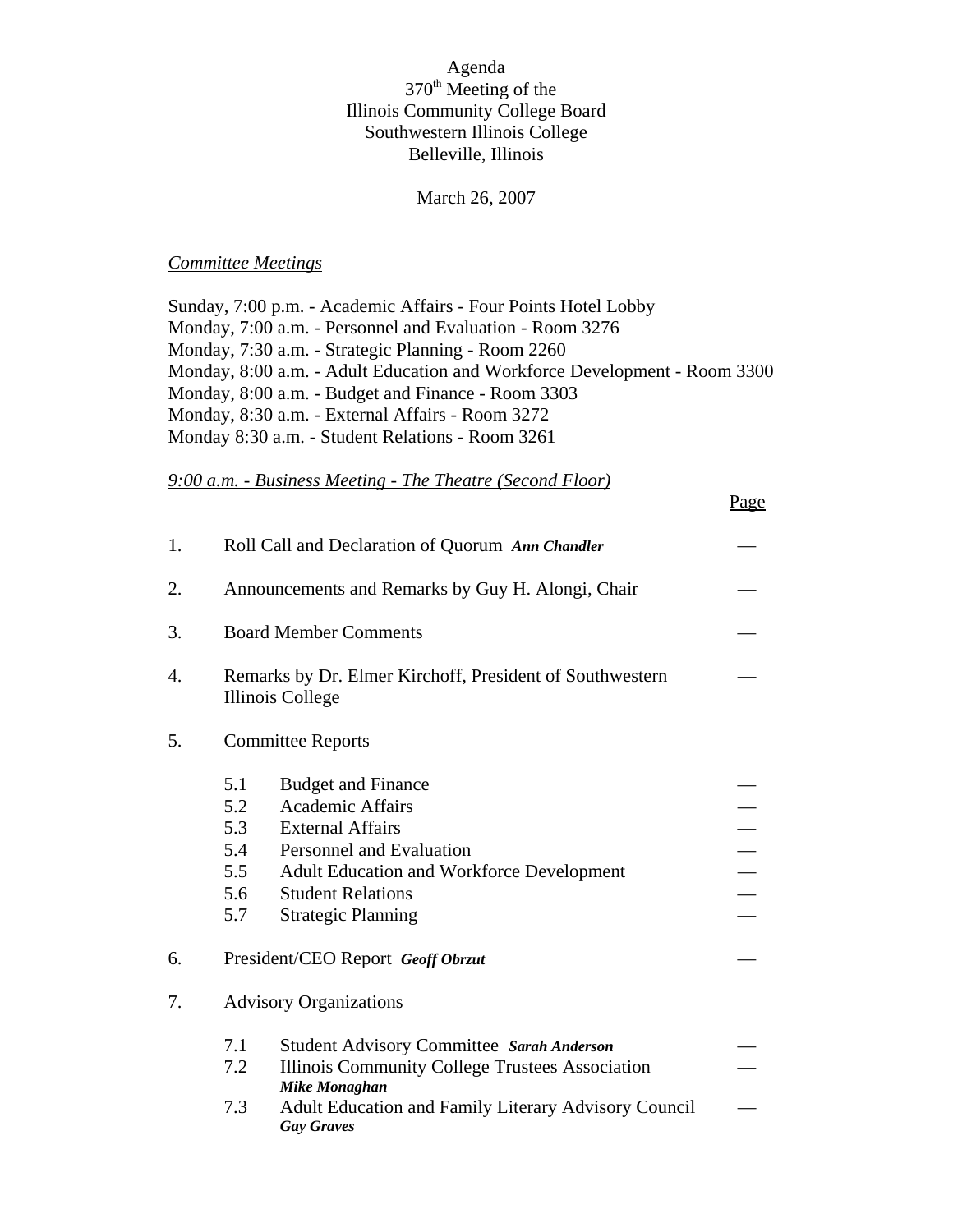## Agenda 370<sup>th</sup> Meeting of the Illinois Community College Board

|     |                                                                                                                                                                                                                                                                                                                                                                                                                                                                           | Page                                 |  |  |  |
|-----|---------------------------------------------------------------------------------------------------------------------------------------------------------------------------------------------------------------------------------------------------------------------------------------------------------------------------------------------------------------------------------------------------------------------------------------------------------------------------|--------------------------------------|--|--|--|
|     | 7.4<br>Presidents Council Keith Miller<br>7.5<br>Illinois Community College Faculty Association<br><b>Earl Godt</b>                                                                                                                                                                                                                                                                                                                                                       |                                      |  |  |  |
|     | 7.6<br>Illinois Community College Foundation Report<br><b>Ray Hancock</b>                                                                                                                                                                                                                                                                                                                                                                                                 |                                      |  |  |  |
| 8.  | Legislative/Budget Report Steve Morse/Ellen Andres                                                                                                                                                                                                                                                                                                                                                                                                                        | $1 - 2$                              |  |  |  |
| 9.  | 3<br>Status Report on Associate of Arts in Teaching Degrees<br>Initiative Elaine Johnson                                                                                                                                                                                                                                                                                                                                                                                  |                                      |  |  |  |
| 10. | Homeland Security Initiative Status Report<br>$4 - 5$<br>Preston Morgan/Karen Hunter Anderson                                                                                                                                                                                                                                                                                                                                                                             |                                      |  |  |  |
| 11. | $6 - 12$<br>New Units of Instruction (ACTION) Elaine Johnson                                                                                                                                                                                                                                                                                                                                                                                                              |                                      |  |  |  |
| 12. | Consent Agenda (ACTION)                                                                                                                                                                                                                                                                                                                                                                                                                                                   |                                      |  |  |  |
|     | 12.1<br>Minutes of the January 22, 2007 Meeting<br>Minutes of the February 26, 2007 Meeting<br>12.2<br>Review of Executive Session Minutes of the<br>12.3<br>January 22, 2007 Meeting<br>Review of Executive Session Minutes of the<br>12.4<br>February 26, 2007 Meeting<br>Review of Executive Session Minutes of March 25,<br>12.5<br>2005 thru the November 17, 2006 Meetings<br>12.6<br>Employee Guidebook Just Cause Rule<br>12.7<br><b>Open Meetings Act Policy</b> | 13-25<br>$26 - 27$<br>28<br>29<br>30 |  |  |  |
| 13. | <b>Information Items</b>                                                                                                                                                                                                                                                                                                                                                                                                                                                  |                                      |  |  |  |
|     | 13.1<br>Summary of Capital Projects Approved by the<br>President/CEO During Calendar Year 2006<br><b>Baccalaureate Completion Programs at Community</b><br>13.2                                                                                                                                                                                                                                                                                                           | 31<br>32                             |  |  |  |
|     | <b>Colleges Survey</b><br>Fiscal Year 2007 Financial Statements<br>13.3                                                                                                                                                                                                                                                                                                                                                                                                   |                                      |  |  |  |
| 14. | <b>Other Business</b>                                                                                                                                                                                                                                                                                                                                                                                                                                                     |                                      |  |  |  |
| 15. | <b>Executive Session</b>                                                                                                                                                                                                                                                                                                                                                                                                                                                  |                                      |  |  |  |
| 16. | <b>Public Comment</b>                                                                                                                                                                                                                                                                                                                                                                                                                                                     |                                      |  |  |  |
| 17. | Adjournment                                                                                                                                                                                                                                                                                                                                                                                                                                                               |                                      |  |  |  |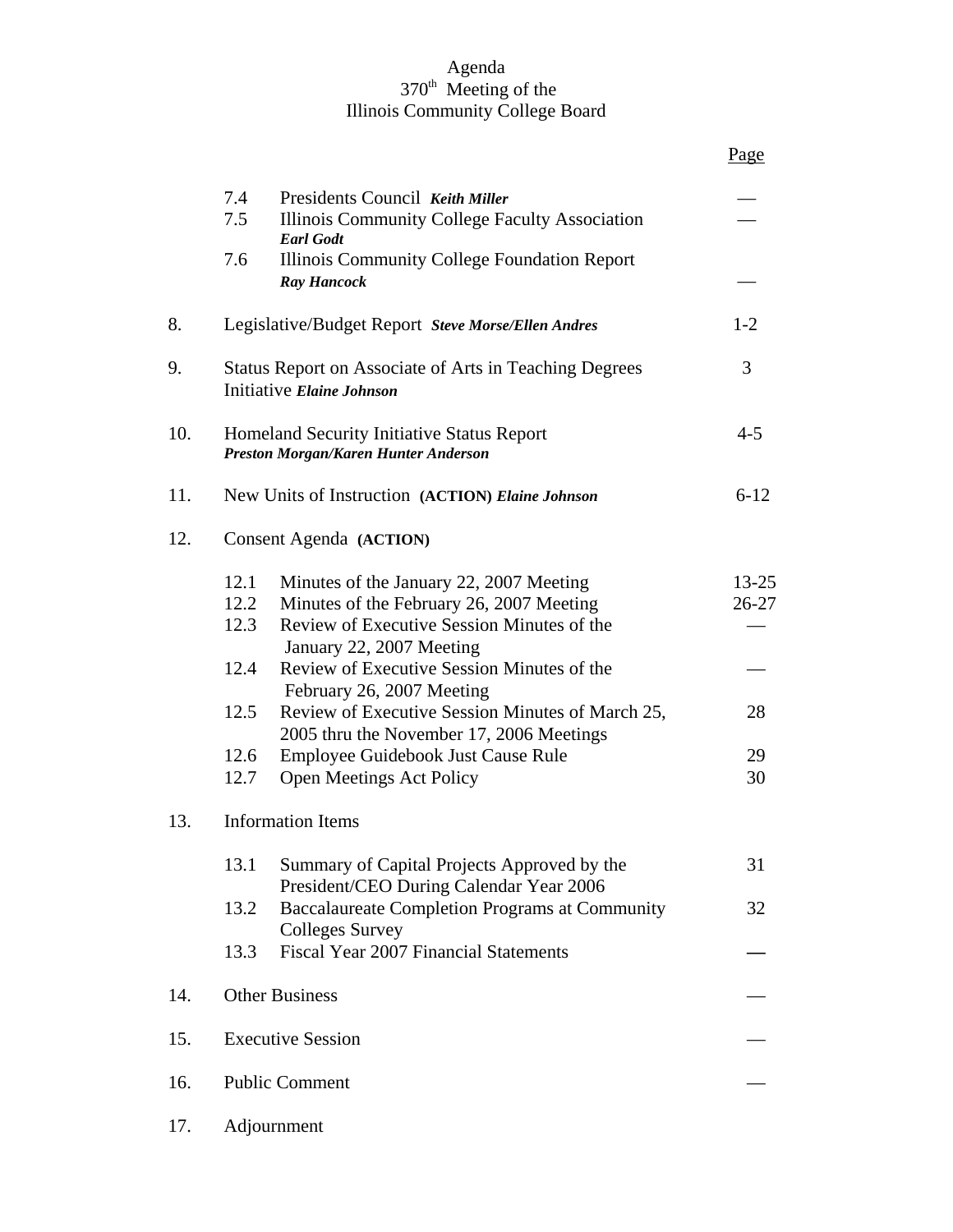## Illinois Community College Board

## **LEGISLATIVE/BUDGET UPDATE**

At this writing, the legislature has heard the Governor's Budget Address and has received the budget recommendations of the Governor's Office of Management and Budget. In this context, budget issues will drive much of the General Assembly debate over the course of the next few months. There are several issues, though, that concern the legislature about higher education.

A few of these issues concern Illinois community colleges directly. Perhaps chief among the issues, is House Bill 1434 that would allow Harper College to offer two baccalaureate degree programs. The ICCB is on record as opposing such legislation and is in support of the Report of the Task Force on Baccalaureate Access that was completed in November, 2005. External Affairs has been working on the opposition to this legislation.

Senator Mattie Hunter has introduced legislation to create textbook advisory committees on university and community college campuses (SB325) and to oblige universities and community colleges to post on their websites certain information about textbooks including edition changes, ISBN numbers, and new and used book prices (SB326). Both bills are intended to help reduce textbook costs to students. The ICCB has been involved in meetings with Senator Hunter and IBHE to help develop this legislation. The ICCB has filed its support of both bills as amended at this writing.

The ICCB is also working with Senator Edward Maloney on SB672, an ICCB-initiated shell bill meant to be amended to standardize the age at which a person may take the GED test to 17 years of age.

The deadline for the Senate to get substantive bills out of Senate committees is March 15. The deadline for the House to get substantive House bills out of committee is March 23. A more up-todate report on legislative issues will be presented at the March 26 meeting.

The External Affairs staff is reviewing a plan to bring the community college public relations directors together to discuss statewide community college communications issues, and develop further a statewide concept for promoting community colleges. Such a meeting was originally scheduled for January, but circumstances effected the need to re-schedule it.

## **FISCAL YEAR 2008 SYSTEM BUDGET**

#### **System**

The Governor's Fiscal Year 2008 Budget, as presented to the General Assembly on Wednesday, March 7, includes a \$5 million increase (1.7%) for the community college system operating budget and a 2 percent increase or \$.9 million for adult education and career and technical education budgets.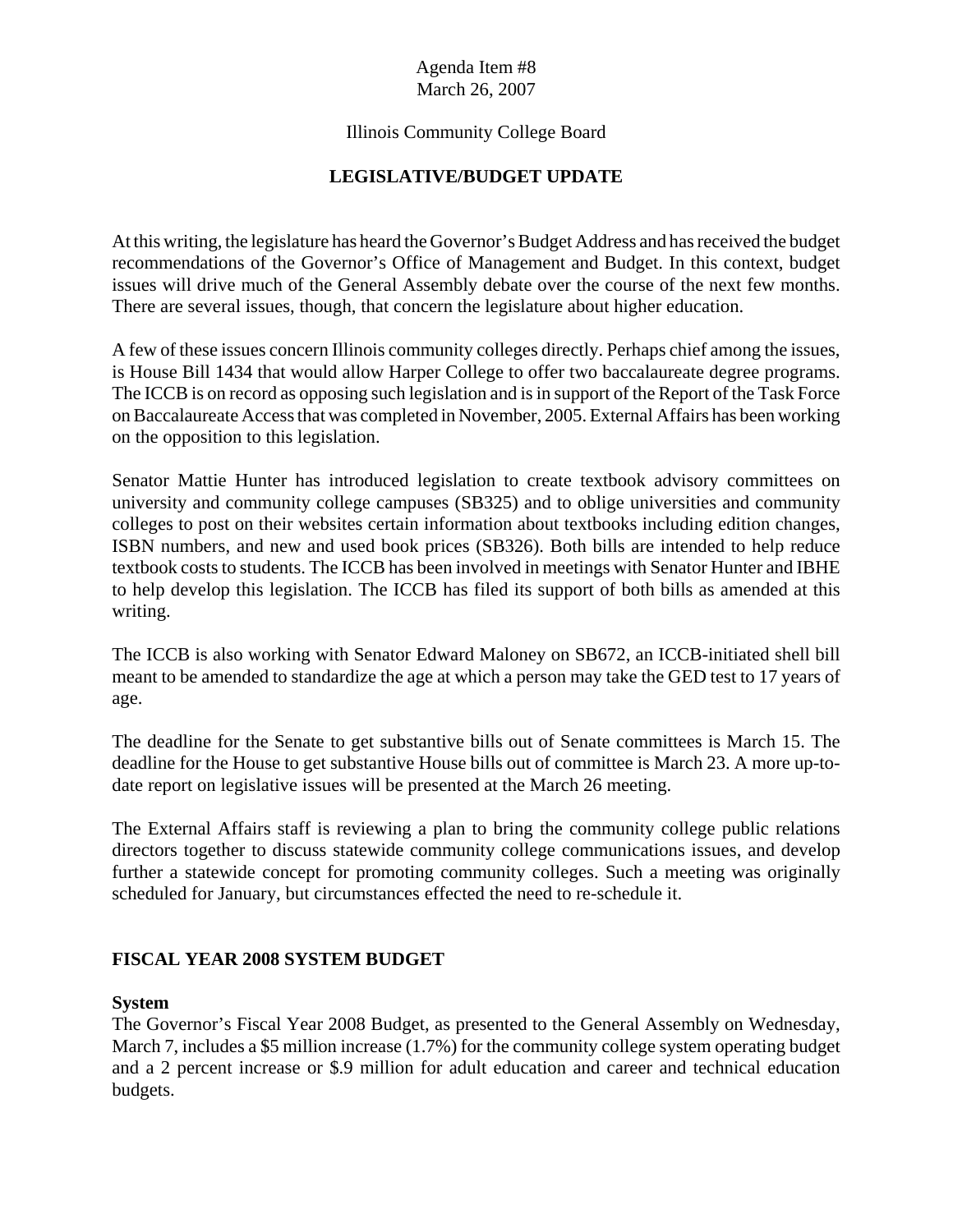## **Capital**

The Governor's Fiscal Year 2008 Capital Budget, includes a recommendation of \$59 million for the community college system. This is made up of \$50 million for the temporary facilities initiative and \$9 million for capital renewal projects. No individual college projects were recommended for the capital budget.

## **Office**

The fiscal year 2008 office operating budget includes a \$32,000 increase for the office and \$12.6 million from other funds for staff functions and projects.

*An oral budget presentation will be given at the meeting.*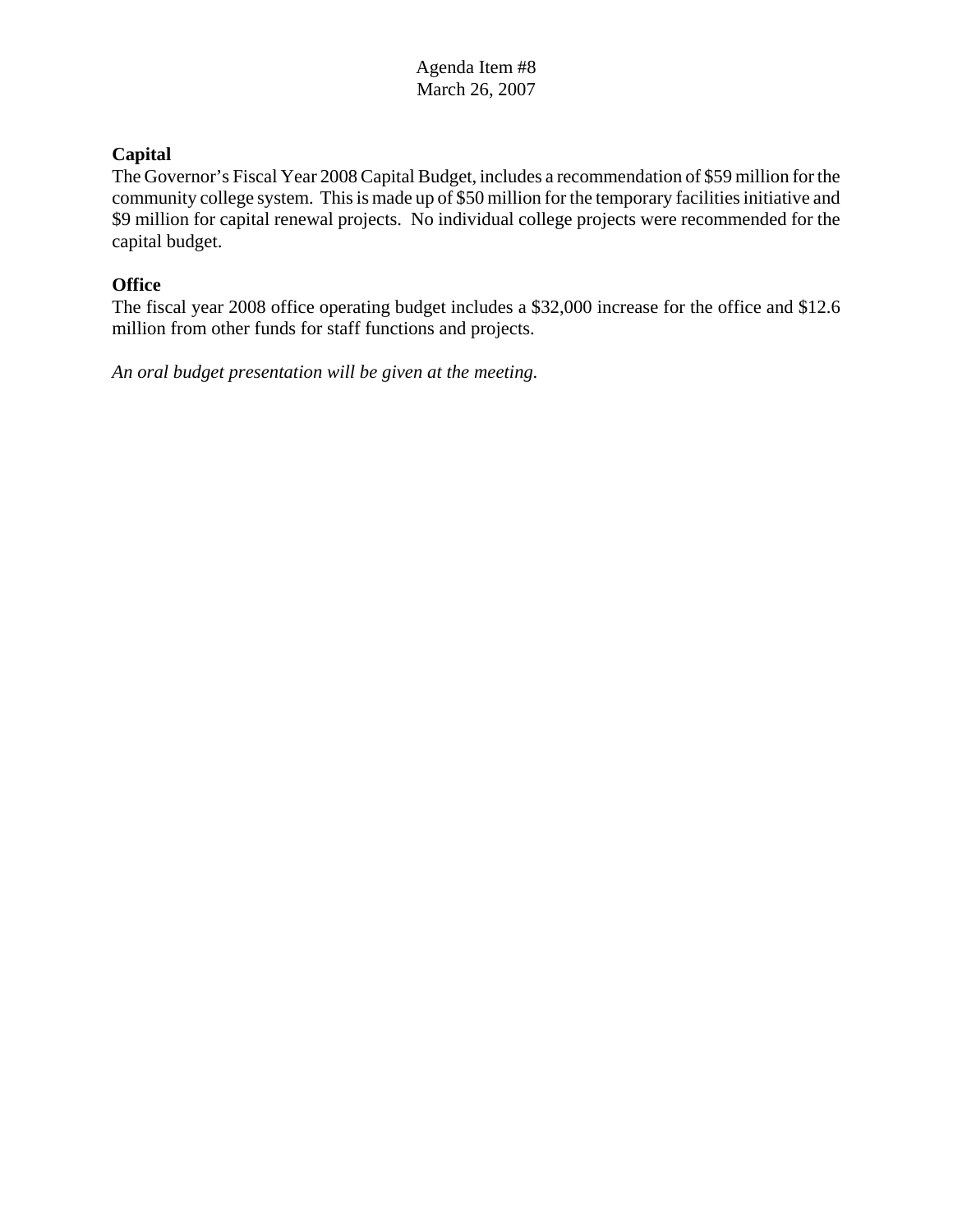#### Illinois Community College Board

## **STATUS REPORT ON ASSOCIATE OF ARTS IN TEACHING DEGREES INITIATIVE**

#### **Background and History**

In September 2002, the Illinois Board of Higher Education (IBHE), the Illinois Community College Board (ICCB), and the Illinois State Board of Education (ISBE), in cooperation with the University of Illinois, formed a steering committee to develop Associate of Arts in teaching (A.A.T.) degree models. The steering committee identified three high need areas on which to focus its initial efforts — secondary math, secondary science, and special education. Three subcommittees were formed to address recommended curricula for these three discipline areas. A fourth committee addressed general education and the selection of appropriate lower-division professional education courses.

On June 21, 2004, House Resolution 845 was adopted which directed the Illinois P-16 Initiative to also develop a model A.A.T. degree in Early Childhood Education. The Associate of Arts in Teaching Steering Committee convened working groups that included community college and university faculty, as well as representatives from Early Childhood and Special Education constituencies, in June 2004, to develop degree models. The Associate in Arts in Teaching degrees have been approved by ICCB and IBHE in the areas of Secondary Math, Secondary Science, Special Education and Early Childhood Education. The approved programs as of March 1, 2007, include the following:

#### **Secondary Math**

Black Hawk College **Prairie State College** Prairie State College CCC-Harry S Truman College Richland Community College Heartland Community College **Rend Lake College** Rend Lake College Highland Community College Sauk Valley Community College Kankakee Community College Southeastern Illinois College Kaskaskia College Southwestern Illinois College College of Lake County Spoon River College John A. Logan College Triton College Moraine Valley Community College Waubonsee Community College Oakton Community College **Secondary Science** Moraine Valley Community College Triton College Spoon River College **Special Education** Lincoln Land Community College Contract Contract College Contract College **Early Childhood** Black Hawk College **Oakton Community College** Oakton Community College Lincoln Land Community College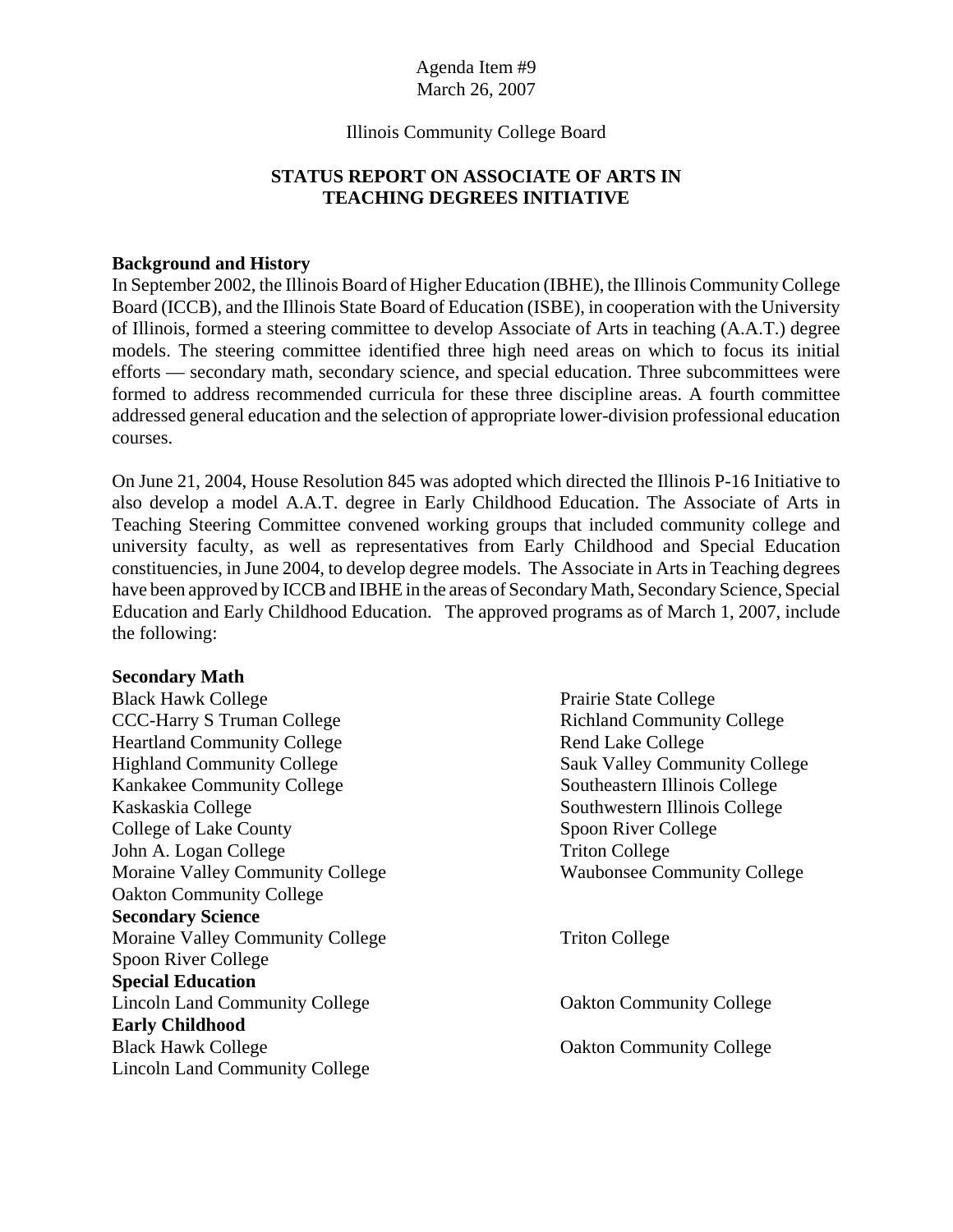## Illinois Community College Board

## **HOMELAND SECURITY INITIATIVE STATUS REPORT**

## **Illinois Community College System Homeland Security and Emergency Response Institute**

The second Illinois Community College System Homeland Security and Emergency Response Institute was held February 21-22, 2007 in Springfield. The goal of the Institute was to bring diverse areas of colleges together around the area of homeland security. The intent was to better inform and prepare colleges to combat terrorism because of the risk of being a "soft target" and also to better respond to local or regional emergencies, whether they be natural or man-made.

There were 180 people registered for the event representing Illinois community colleges, federal and state agencies, and other local organizations including school districts.

The Institute offered four keynote speakers including Colonel Jill Morgenthaler, Office of the Governor, Larry Smith, Institute for Crisis Management, Edward Buikema, FEMA Region V, and Joseph Hill, Illinois Department of Transportation. There were also 16 concurrent sessions that included topical areas such as program development, campus security, economic development, IT security, and first responder. Presenters for these sessions included Illinois community colleges and public universities, the Federal Bureau of Investigation, Illinois Department of Commerce and Economic Opportunity, Illinois Medical Emergency Response Team, Save A Life Foundation, Illinois Fire Service Institute, Minnesota State Colleges and Universities, and the Institute for Preventive Strategies at The Center for Rural Development, Somerset, Kentucky.

The Institute creates awareness of campus security issues; identify the connection between homeland security, emergency response, and workforce/economic development; and to promote the development and coordination of homeland security and emergency response instruction focusing on innovations to satisfy unmet needs.

Evaluations by attendees of the Institute were very favorable with 95 percent of those people returning evaluations either being satisfied or very satisfied with the Institute. Eighty percent of those returning evaluations were either satisfied or very satisfied with the range of topics presented at the Institute. Copies will be distributed to all Board members. The attendees at the Institute have asked that we continue with future Institutes.

#### **Homeland Security and Campus Safety Research Committee**

The second meeting of the Homeland Security and Campus Safety Research Committee was held immediately following the ICCB Homeland Security and Emergency Response Institute on February 22, 2007. The committee, led by co-chairs Marikay Hegarty (ICCB board member and Chicago Police Department) and Col. Jill Morgenthaler (Deputy Chief of Staff for Public Safety, Office of the Governor), discussed with Col. Morgenthaler her ideas concerning the role of community colleges and students in homeland security and emergency response. The committee also reviewed the survey to colleges that was drafted at the December meeting.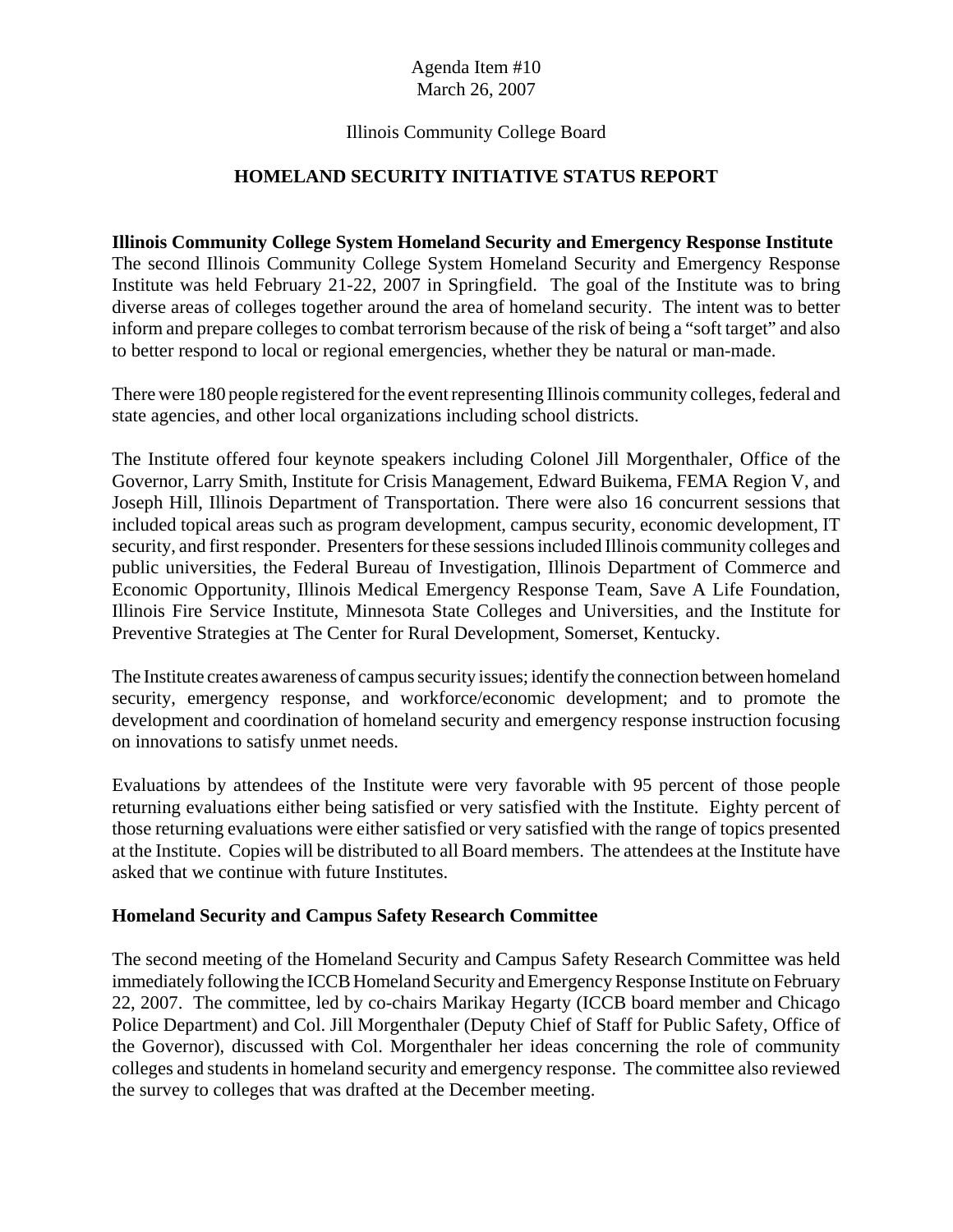This survey will assist the committee with their assessment of the current status of community colleges in Illinois regarding emergency preparation and qualifications of campus safety and police departments. State statutes addressing campus safety and police departments were also reviewed. The review of these statutes will continue at the April  $26<sup>th</sup>$  meeting in Joliet.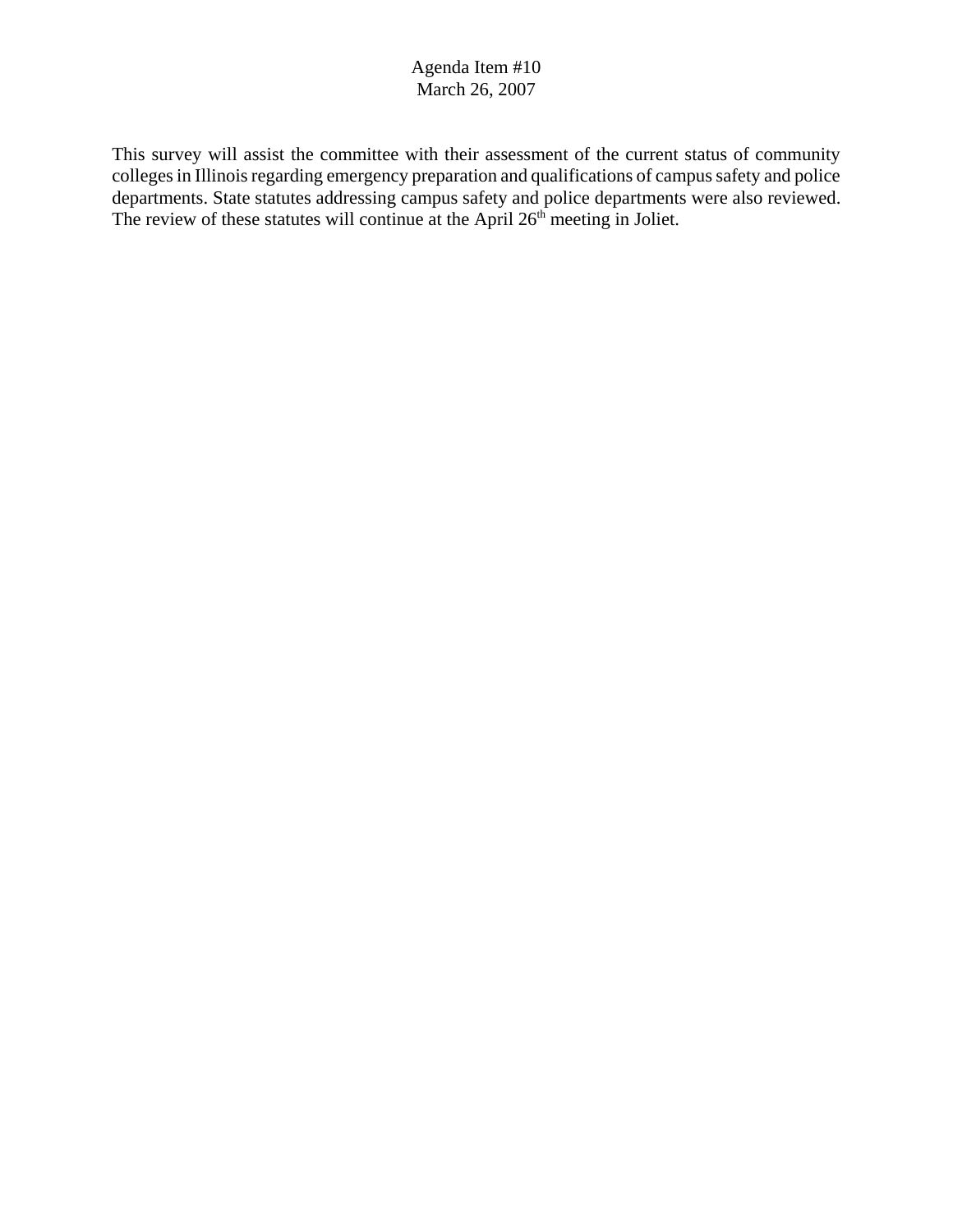## Illinois Community College Board

## **NEW UNITS OF INSTRUCTION**

The Illinois Community College Board is requested to approve new units of instruction for the following community colleges:

## **RECOMMENDED ACTION:**

It is recommended that the following motion be adopted:

 The Illinois Community College Board hereby approves the following new units of instruction for the community colleges listed below:

#### **PERMANENT PROGRAM APPROVAL**

Black Hawk College

< Apprenticeship Pipe Trades A.A.S. degree (65 semester credit hours)

Wm. Rainey Harper College

Public Relations A.A.S degree (60 semester credit hours)

Lincoln Land Community College

< Welding Operator Certificate (30 semester credit hours)

Moraine Valley Community College

< Massage Therapy Certificate (31 semester credit hours)

#### Rock Valley College

< Associate in Engineering Science (65 semester credit hours)

#### Spoon River College

< Associate of Arts in Teaching (A.A.T.) Special Education (61 semester credit hours)

Harry S Truman College

< Associate in Fine Arts (61 semester credit hours)

John Wood Community College

< Associate in Fine Arts (64 semester credit hours)

#### **BACKGROUND**

**Black Hawk College** is seeking approval to offer a 65 semester credit hour "Apprenticeship Pipe Trades" Associate in Applied Science (A.A.S.) degree program.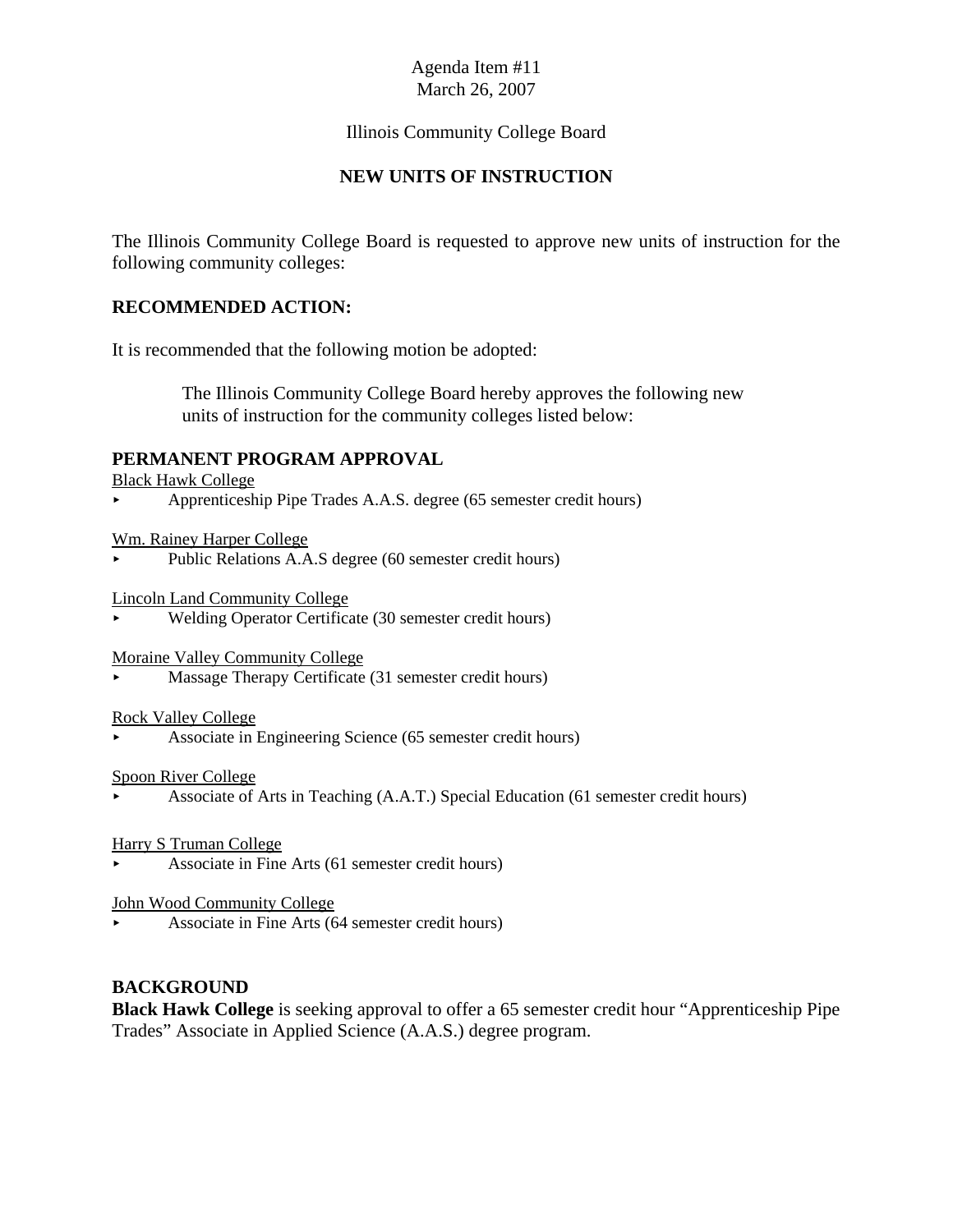This curriculum will provide individuals with existing experience in the pipe and related trades with formalized education and training that may lead to advancement opportunities within their employment structure.

The program is a partnership between the college and Local Union 25 of the Joint Apprenticeship Committee of Eastern Iowa and Western Illinois for individuals participating in the United Association training program for the pipe trades. The curriculum consists of 15 semester credit hours of required general education coursework, 45 semester credit hours of required career and technical coursework and a five (5) semester credit hour work-based learning component. Career and technical coursework includes instruction in basic pipe trade concepts, intermediate and advanced pipe trades, welding levels I-IV, mathematics for pipe trades, scientific principles for pipe trades, human relations, medical gas installation, industrial safety, and a certification seminar. The workbased learning component of this program includes 8,500 hours of onsite occupational training. Assessment of student learning objectives will be accomplished through observation and evaluation of the student during their occupational field training and will be performed by both instructors and job-site supervisors. Labor market information provided by the college supports the interest in and the need for a formalized training program available to existing pipe trades apprentices within the district and bordering communities of Eastern Iowa. The college anticipates an enrollment of 35 students the first year. No new faculty will be required by the college. Six (6) existing faculty from the Local Union 25 will be utilized for the career and technical instruction. No new funds will be required for implementation of this program.

**William Rainey Harper College** is seeking approval to offer a 60 semester credit hour Associate in Applied Science (A.A.S.) degree program in "Public Relations". This program will prepare students for entry-level employment in public relations. The curriculum consists of 21 semester credit hours of general education coursework and 39 semester credit hours of required career and technical education coursework. The career and technical component includes instruction in mass communications, journalism, advertising, news reporting and writing, media writing, public relations, public relations writing and production, media interviewing, special events and promotions, campaign communications and message design, introductory business organization and marketing. Many of the courses are transferrable and will allow for ease of articulation with several baccalaureate institutions with which the college is seeking agreements, such as Roosevelt University, Northern Illinois University and Columbia College. The college plans to assess achievement of student learning objectives through the evaluation of a student portfolio containing artifacts of the student's education during the program. Labor market information provided by the college supports the interest in and the need for a formalized two-year degree program in public relations within the college's district. Recently the college was granted approval to offer two related certificate programs that will ladder into the degree. The college anticipates an enrollment of 10 fulltime and 15 part-time students the first year, increasing to 15 full-time and 20 part-time students by the third year. The program will require one (1) existing full-time, two (2) existing part-time and one (1) new part-time faculty the first year. Because many of the courses, faculty and related resources for this program are already in place, program costs are estimated to be low at approximately \$5,000 per year during each of the first three years.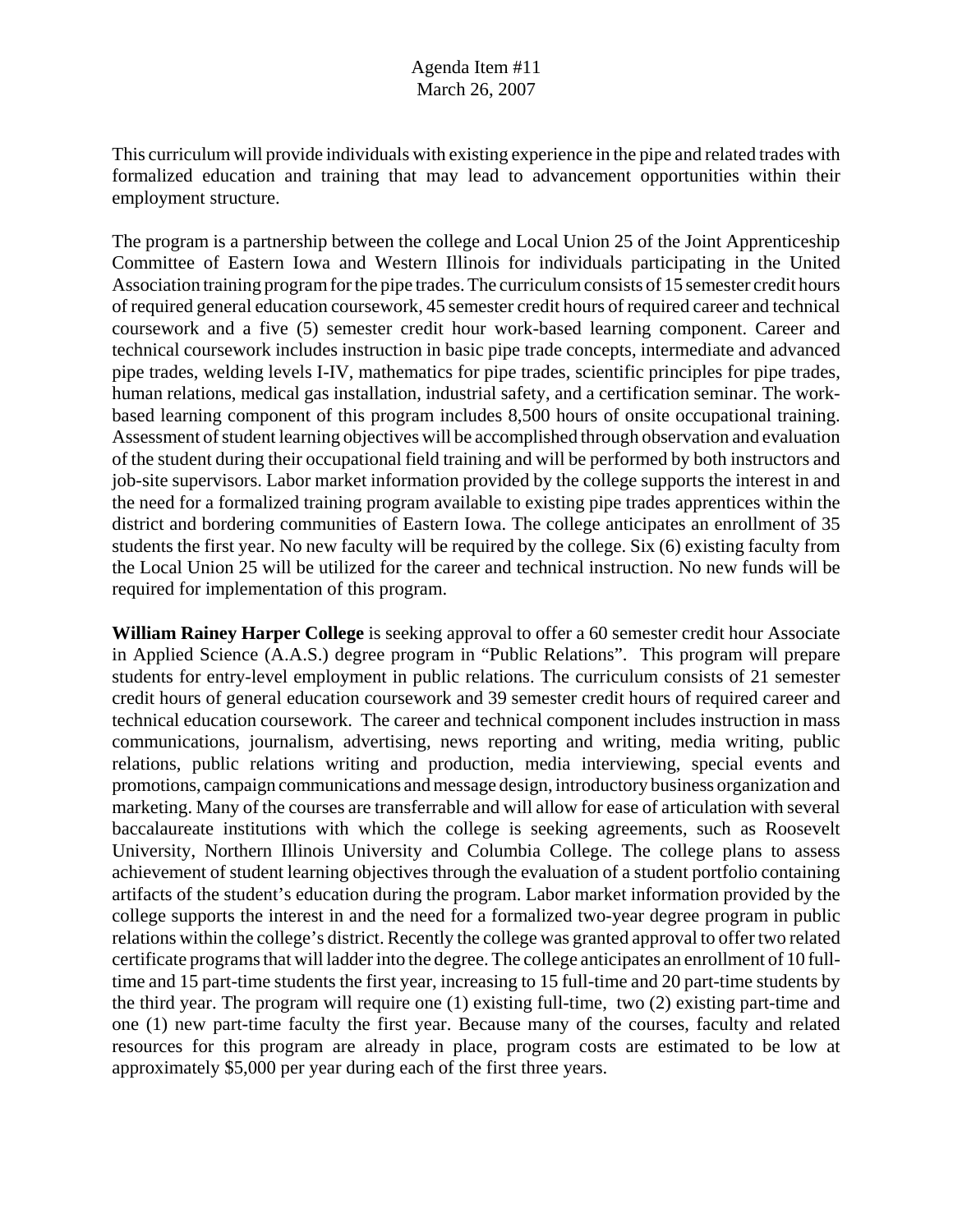**Lincoln Land Community College** is seeking approval to offer a 30 semester credit hour "Welding Operator" certificate program. This program will prepare individuals for employment in a specialized field of welding such as industrial pipe welding and fabrication. This program builds upon an existing 15 semester credit hour certificate program currently available at the college.

The curriculum consists of coursework in basic and advanced shielded metal ARC and Oxyacetylene welding, welding blueprints, MIG and TIG welding, welding fabrication, aluminum welding, pipe welding and welder certification. The curriculum was developed based on welding standards outlined by the American Welding Society (AWS) for entry-level welders. Graduates of this program are eligible for taking optional certification exam offered through AWS. The college anticipates an enrollment of five (5) full-time and 15 part-time students each year during the first three years of the program. The program will require one (1) new part-time and three (3) existing part-time instructors the first year. Because the college currently offers a similar program in welding, resources such as faculty, facilities, and equipment for the proposed certificate will be shared. Therefore no new costs will be incurred to implement this program.

**Moraine Valley Community College** is seeking permanent approval for a 31 semester credit hour Massage Therapy certificate program. This program was approved on a temporary basis on September 19, 2003 and has been in operation for three years. The program prepares individuals for employment as "massage therapists" and qualified graduates for taking the state's licensing exam as well as the National Certification Exam in Therapeutic Massage and Bodywork. The curriculum, which has not been altered since its implementation, consists of coursework in therapeutic massage techniques, anatomy and physiology, CPR and first aide, business practices and ethics, and clinical practices. The college has met or exceeded their original benchmarks for enrollments, completions and placements. The program currently enrolls 14 students annually and all of the program's existing graduates are currently employed. The college plans to seek program accreditation through the Commission on Massage Therapy Accreditation (COMTA) during fiscal year 2008. The college identified strengths of the program as highly qualified and motivated faculty as well as strong and supportive input from the program's advisory committee. Tracking students was identified as a program weakness and the college plans to address this through increased communication between the program coordinator and students post-graduation.

**Rock Valley College** is seeking approval to offer a 65 semester credit hour Associate in Engineering Science (A.E.S.) degree for students planning to obtain a baccalaureate major or enter the workforce with a basic level of competence and the possibility of seeking a baccalaureate degree at a later date. The A.E.S. degree is more closely aligned with lower division coursework at universities than the Associate in Science degree that was commonly used by engineering students in the past. The proposal satisfies ICCB Administrative Rules for A.E.S. programs and meets the IAI Engineering panel's recommendations. To gain admittance to this program, students must meet the IAI Engineering panel's recommendations and the general admission standards for all transfer degrees. Facilities, including laboratories and equipment at Rock Valley College will provide students with excellent learning experiences.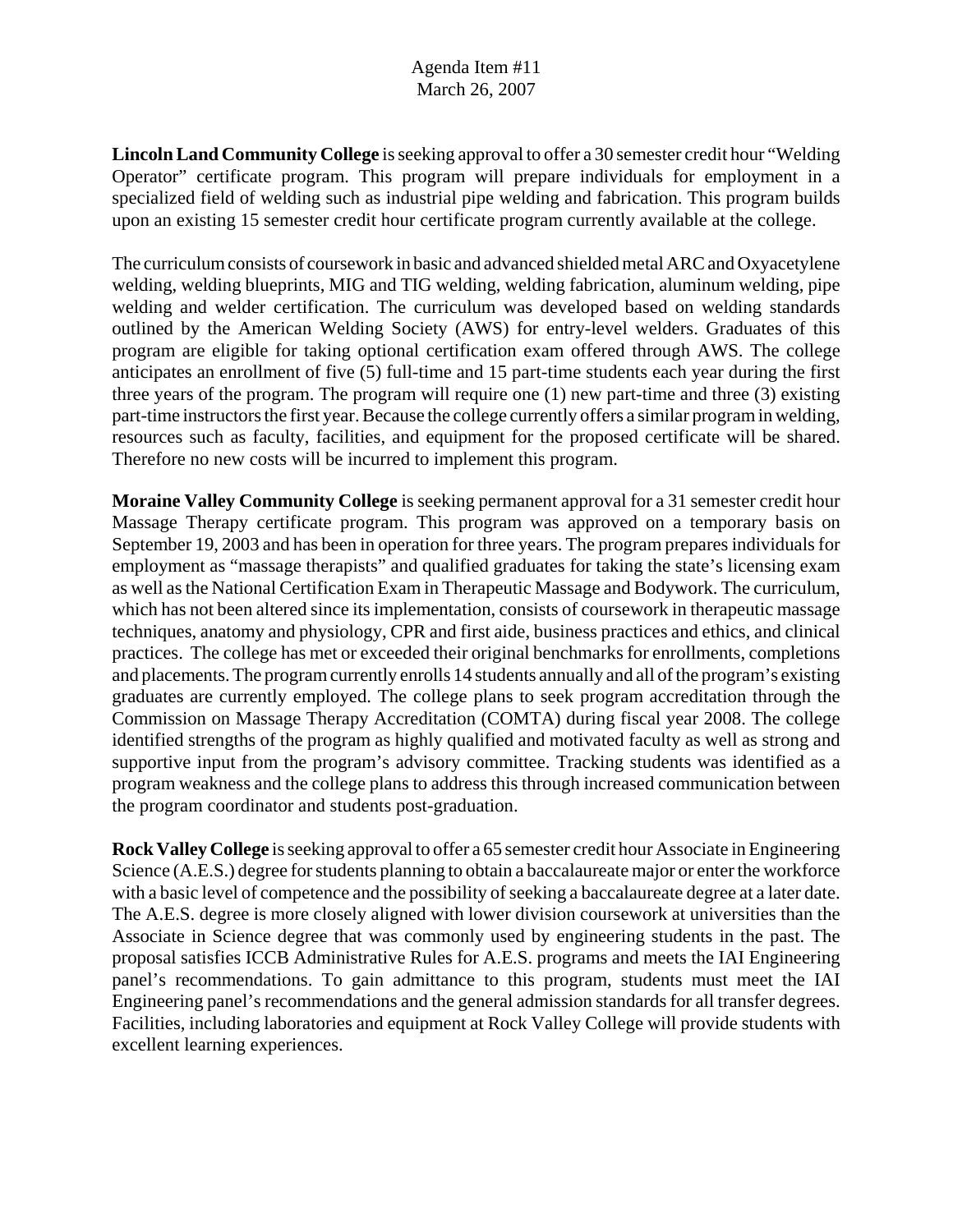Faculty are well-qualified. At this time, no additional faculty or facilities are anticipated since courses have been taught as part of the Associate in Science program.

**Spoon River College** has submitted a proposal for 61 semester credit hours to offer an Associate of Arts in Teaching (A.A.T.) in Special Education, Statewide Model Curriculum. The 61 semester credit hour model curriculum consists of 43 semester credit hours of general education coursework, and 18 semester credit hours of professional education coursework. The proposal meets the model guidelines endorsed by the Illinois Community College Board and the Illinois Board of Higher Education.

**Harry S Truman College** is seeking approval to offer an Associate in Fine Arts (A.F.A.)degree with an emphasis on studio art. In comparison to the Associate in Art, this degree features less general education and more art instruction to better accommodate the unique sequencing of coursework that occurs in this discipline. The proposed degree requirements fall within acceptable limits as defined by ICCB Administrative Rules and the IAI Art Major Articulation Panel. Students seeking admission to this degree program will be required to meet admissions criteria equivalent to other transfer degree programs. The college's art instruction facilities include studios in painting, drawing and design, ceramics, and photography. The college used grant money in 1999 to finance a state of the art digital imaging lab. In 1998, the college opened The President's Gallery, which was devoted to showcase the work of outstanding Truman art students. In addition, a spacious lobby gallery houses rotating shows of student and professional artists. The four (4) full-time faculty possess excellent credentials including exhibitions that have received national and international acclaim.

**John Wood Community College** is seeking approval to offer an Associate in Fine Arts (A.F.A.) degree with options for students planning to obtain a baccalaureate major in Music Performance and Music Education. In comparison to the Associate in Art, this degree features less general education and more music instruction to better accommodate the unique sequencing of coursework that occurs in this discipline. The proposed degree requirements fall within acceptable limits as defined by ICCB Administrative Rules and the IAI Music Major Articulation Panel. Students seeking admission to this degree program will be required to meet admissions criteria equivalent to other transfer degree programs. No additional facilities will be needed to meet the demands of the new program. Music courses have been taught for some time to students as part of the associate in arts program. The college expects that an additional instructor may be needed as enrollments grow. Funding for this position will come from institutional dollars gained as the program builds.

## **TEMPORARY PROGRAM APPROVAL**

College of DuPage

< Paralegal Studies A.A.S. degree (67 semester credit hours)

College of Lake County

Game Development A.A.S. degree (61 semester credit hours)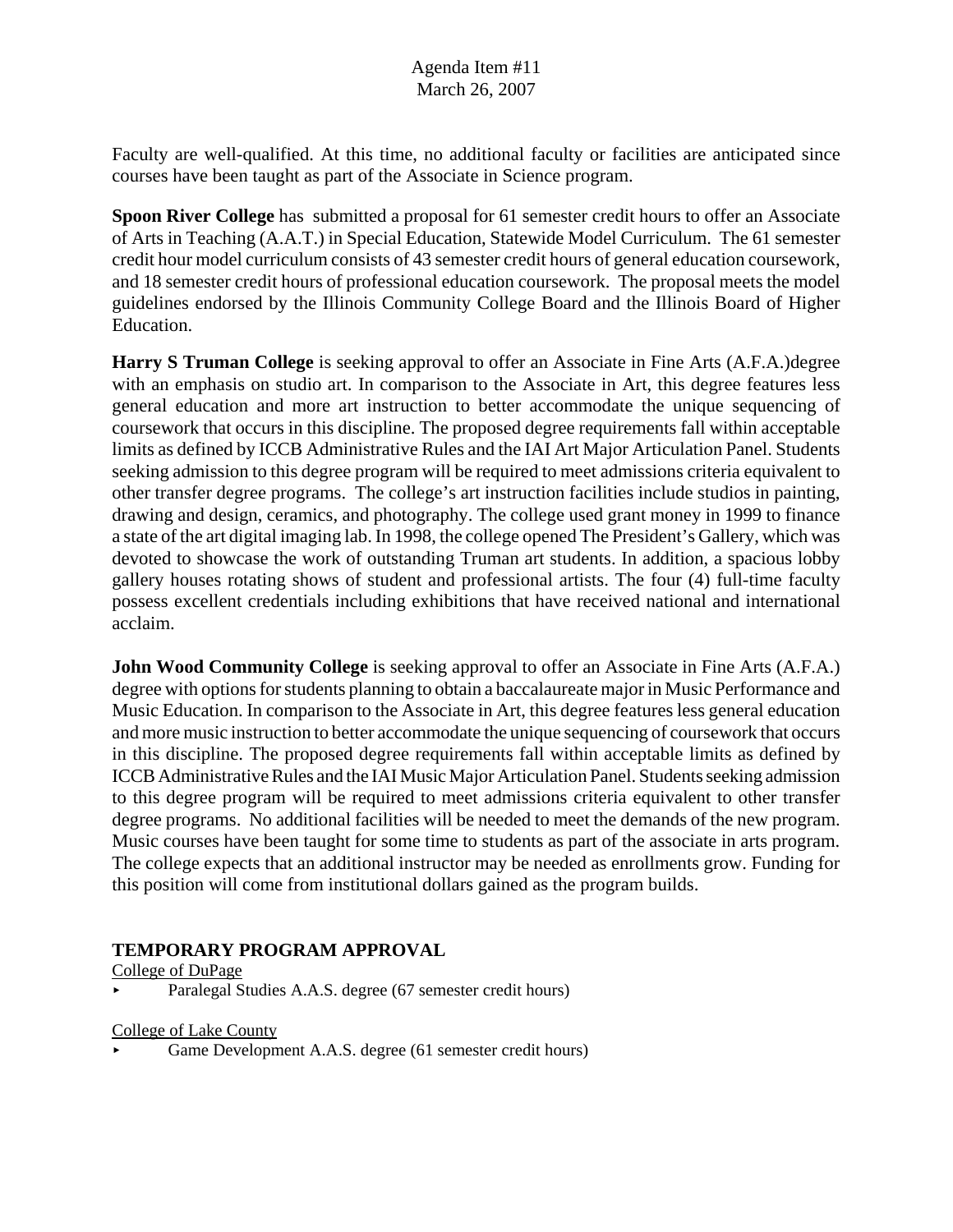#### Parkland College

< Construction: Ironworker Certificate (41 semester credit hours)

#### Shawnee Community College

- < Construction Craft Laborer Apprenticeship A.A.S. degree (61 semester credit hours)
- < Construction Craft Laborer Apprenticeship Certificate (37 semester credit hours)

Wabash Valley College

- < Construction: Trade Technology A.A.S. degree (60 semester credit hours)
- < Construction: Laborer Certificate (42 semester credit hours)

## **BACKGROUND**

**College of DuPage** is seeking temporary approval to offer a 67 semester credit hour Associate in Applied Science (A.A.S.) degree program in "Paralegal Studies" for a period of three years. This program will prepare individuals for entry-level employment as paralegals in a variety of legal environments. The curriculum consists of 19 semester credit hours of required general education coursework, 33 semester credit hours of required career and technical education coursework and 15 semester credit hours of related technical electives. The career and technical component of the curriculum includes instruction in introductory paralegal studies, drafting legal documents, litigation, introductory and advanced legal research and writing, business law, professional ethics, law office organization and a required work-based learning component as a paralegal. Assessment of student learning objectives will be achieved through the program staff evaluation of the student's performance during the required paralegal practicum. The curriculum was developed according to the American Bar Association guidelines for paralegal education programs. Graduates of this program will be prepared for optional credentialing through several industry associations including the National Association of Legal Assistants (NALA) and the National Federation of Paralegal Associations (NFPA). Certification/registration through these organizations requires, at minimum, passage of an examination.

Labor market information provided by the college supports the interest in and the need for the college to offer a degree program in this field. Currently, the college utilizes cooperative agreements with neighboring institutions for paralegal training. In fiscal year 2005, 84 district students indicated an interest in pursuing paralegal training through one of these cooperative arrangements. Establishment of an in-district program will provide better access to instruction, related support services and work-based learning sites for College of DuPage students. The college anticipates an enrollment of 30 students the first year. Temporary approval is being requested to meet the immediate need for district students and employers. *Permanent approval will be considered after a period of three years based on program outcomes.* 

**College of Lake County** is seeking temporary approval to offer a 61 semester credit hour "Game Development" Associate in Applied Science (A.A.S.) degree program for a period of three years. This program will prepare individuals for entry-level employment as game developers and programmers. The curriculum consists of 21 semester credit hours of required general education coursework, and 40 semester credit hours of required career and technical education coursework.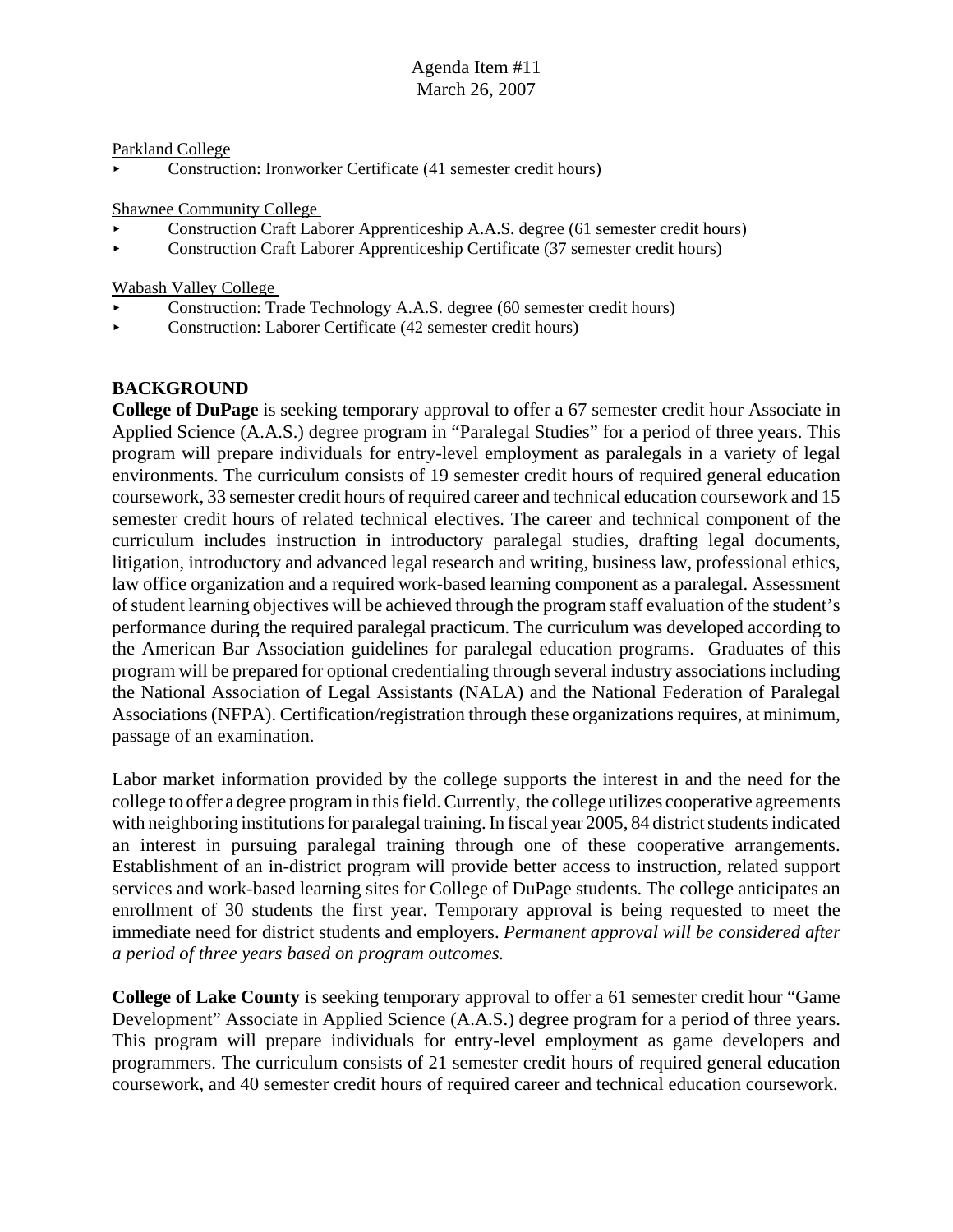The career and technical component of the curriculum includes instruction in introductory computer programming, programming concepts in JAVA or Visual Basic, game development and design strategies, 2-D and 3-D game development, programming in C++ and Advanced C++, math for game development, a game development project and 12 semester credit hours of related technical electives. The college anticipates an enrollment of five (5) full-time students the first year. Labor market information for formalized training in this occupational field is supportive both within the college's district and statewide. Temporary approval is being requested to monitor the continued need for the program. *Permanent approval will be considered after a period of three years based on program outcomes.* 

**Parkland College** is seeking temporary approval to offer a 41 semester credit hour "Construction: Ironworkers" Certificate program for a period of three years. This program will prepare construction apprentices for employment in commercial and industrial ironworking. The curriculum includes coursework in occupational health and safety, history of the labor movement, orientation to the field, structural blue print reading, structural steel erection, post tensioning, rigging, ornamental ironworking, pre-engineered buildings, introductory gas and arc welding, fabrication welding and weldability inspection. This curriculum was developed based on the U.S. Department of Labor-Bureau of Apprenticeship and Training's apprenticeship program for construction ironworkers and in collaboration with the International Association of Bridge, Structural, Ornamental, and Reinforcing Iron Workers Local Union #380 to increase the pool of qualified applicants within their labor market area. The college anticipates an enrollment of 35 students per year. Temporary approval is requested to meet the immediate need of local union affiliates for skilled ironworkers. *Permanent approval will be considered after a period of three years based on program outcomes.*

**Shawnee Community College** is seeking temporary approval to offer a 63 semester credit hour "Construction Craft Laborer Apprenticeship" Associate in Applied Science (A.A.S.) degree and a related 37 semester credit hour Certificate program for a period of three years. These curricula will provide new and existing apprentices of the International Laborers Unions of North America (ILUNA) the opportunity to receive college credit for their instruction and training as laborer apprentices. The formal ILUNA construction craft laborer training program is a three-year apprenticeship that prepares individuals for employment as laborers in heavy-duty and industrial construction environments, such as highway construction. The certificate program consists 37 semester credit hours of required career and technical education coursework. The career and technical component of the curriculum includes instruction in mason tending, concrete practices and procedures, asphalt technology and construction, pipelaying, blueprint reading, asbestos abatement, bridges, occupational health and safety, hazardous waste, history of the labor movement and over 1000 hours of on-the-job training in construction labor. The degree program consists of 17 additional semester credit hours of required general education coursework, and nine (9) semester credit hours of additional career and technical education coursework in leadership and labor management development. The college anticipates an initial enrollment of 10 students the first year for both the degree and certificate programs. Assessment of student learning objectives will be achieved through the administration of a comprehensive exam during the student's final work-based learning course. Furthermore, students will be evaluated on their performance while at the job-site by the supervising laborer.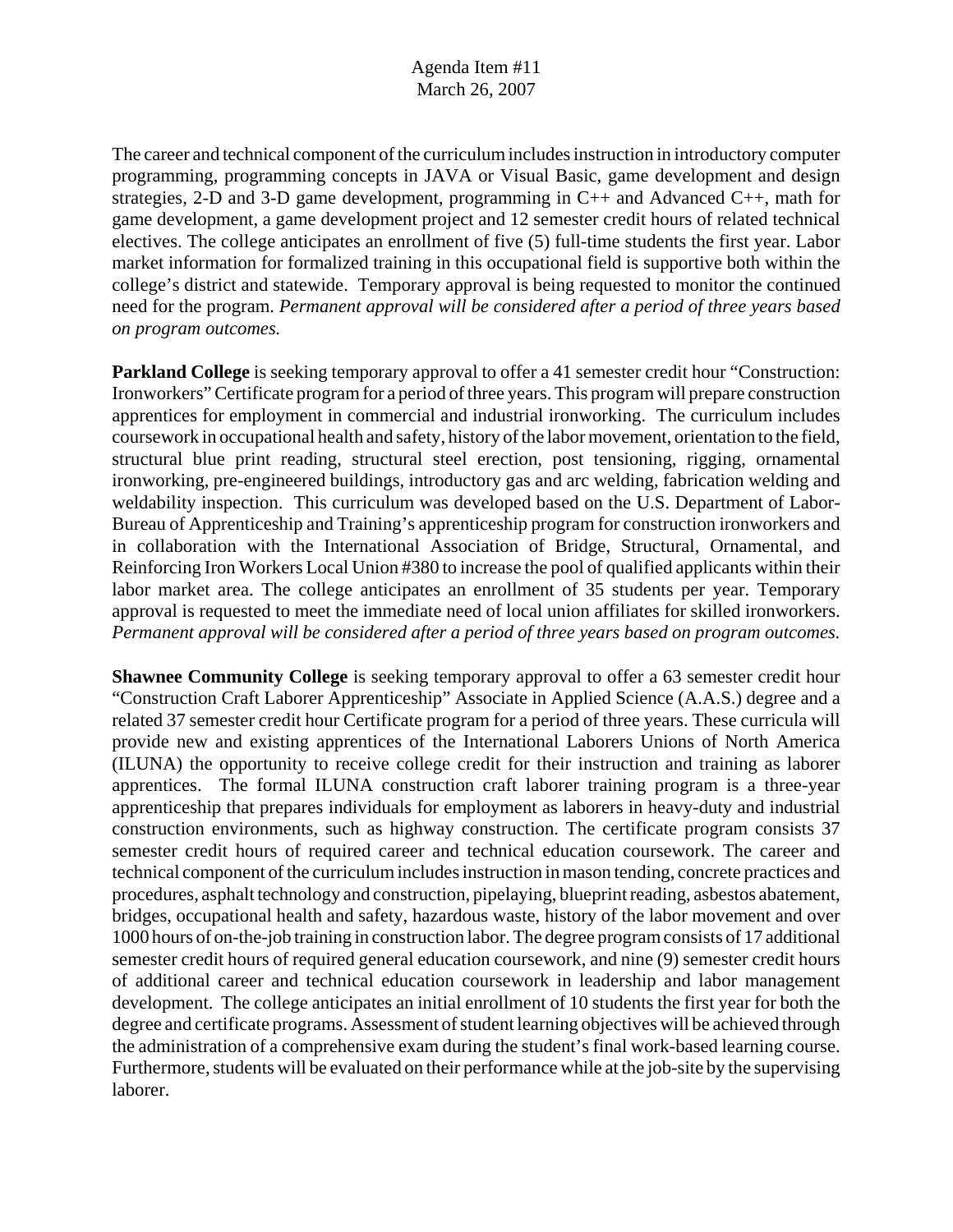Temporary approval is requested to monitor the continued need for a formalized credit training program within the college's district. *Permanent approval will be recommended after a period of three years based on program outcomes.* 

**Wabash Valley College**, one of the Illinois Eastern Community Colleges, is seeking temporary approval to offer a 60 semester credit hour "Construction: Trade Technology" Associate in Applied Science (A.A.S.) degree and a related 42 semester credit hour "Construction: Laborer" Certificate program for a period of three years. These curricula will provide new and existing apprentices of the Illinois Laborers' and Contractors Joint Apprenticeship Training Program Local #1197 the opportunity to receive college credit for their instruction and training as laborer apprentices. These programs will prepare individuals for employment as laborers in heavy-duty and industrial construction environments, such as highway construction. The certificate program consists 42 semester credit hours of required career and technical education coursework.

The career and technical component of the curriculum includes instruction in mason tending, concrete practices and procedures, asphalt technology and construction, pipelaying, highway construction plan reading, asbestos abatement, basic construction surveying, bridges, occupational health and safety, hazardous waste, history of the labor movement and over 1000 hours of on-the-job training in construction labor. The degree program builds on that of the certificate to include 15 semester credit hours of required general education coursework and one additional course in labor management development. The college anticipates an initial enrollment of 15 students the first year for both the degree and certificate programs. Assessment of student learning objectives will be achieved through the administration of a comprehensive final exam during the student's final workbased learning course. Furthermore, students will be evaluated on their performance while at the job site by the supervising laborer. Temporary approval is requested to monitor the continued need for a formalized credit training program within the college's district. *Permanent approval will be recommended after a period of three years based on program outcomes.* 

## **INFORMATION ITEM - BASIC CERTIFICATE APPROVAL**

Following is a list of basic certificates that have been approved on behalf of the Illinois Community College Board by the President/CEO since the last Board meeting:

## **Permanent Program Approval**

Moraine Valley Community College

< Supply Chain Management Certificate (17 semester credit hours)

## **Temporary Program Approval**

College of DuPage

7. Paralegal Studies Certificate (27 semester credit hours)

#### Parkland College

8. Construction: Concrete Specialist Certificate (10 semester credit hours)

#### Rend Lake College

9. Certified Tire Builder Certificate (10 semester credit hours)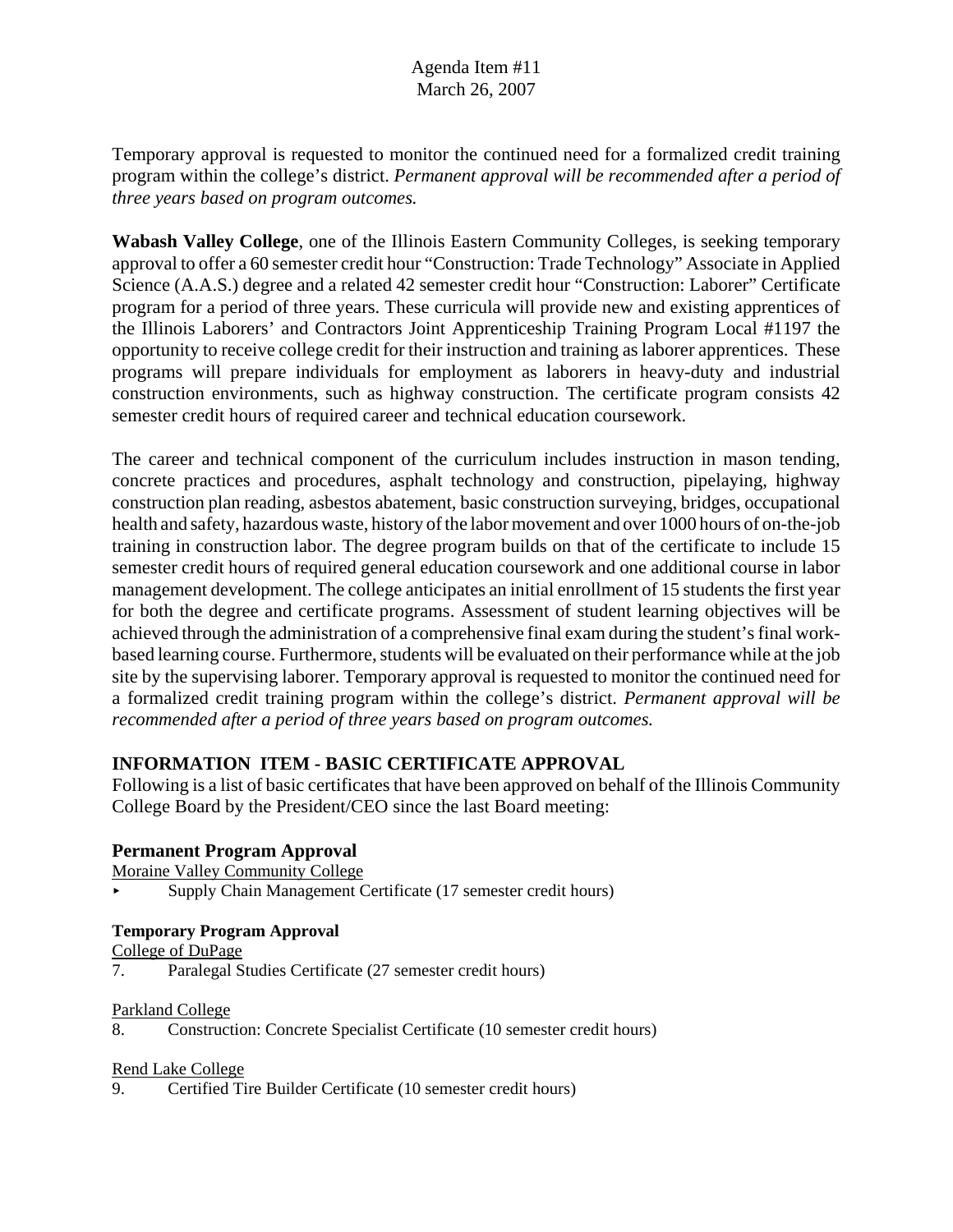## UNAPPROVED

Minutes of the  $368<sup>th</sup>$  Meeting of the Illinois Community College Board January 22, 2007 Harry L. Crisp Community College Center 401 East Capitol Avenue Springfield, Illinois

## **RECOMMENDED ACTION**

It is recommended that the following motion be adopted:

The Illinois Community College Board hereby approves the Board minutes of the January 22, 2007 meeting, as recorded.

#### Item #1 - Roll Call and Declaration of Quorum

Chairman Alongi called the meeting to order at 9:00 a.m. Roll call was taken with the following members present: Guy Alongi, Sarah Anderson, John Aurand, John Donahue, Marikay Hegarty, Angela Perez Miller, Suzanne Morris, Bill Naegele, Judith Rake, Jake Rendleman, and nonvoting member Addison Woodward,. Dianne Meeks and Rudolph Papa were absent.

#### Item #2 - Announcements and Remarks by Guy H. Alongi, Chair

Chairman Alongi welcomed everyone and thanked them for attending. He announced that Board members Dianne Meeks and Rudolph Papa will be joining the Executive Session meeting by teleconference. A second role call vote will be called for Executive Session. He apologized, but had no other comments due to having a severe cold.

#### Item #3 - Board Member Comments

John Aurand commented on Item #14.3-Review of Executive Session Minutes. Since the Executive Session Minutes in question go back to June 14, 2002, many of the Board members presently on the Board have not reviewed them. He suggested that the item be removed from January's consent agenda and put on the March consent agenda. He also requested that Board secretary Ann Chandler copy Executive Session minutes to be considered and distribute to members. John Aurand will make the motion when voting on the consent agenda in March.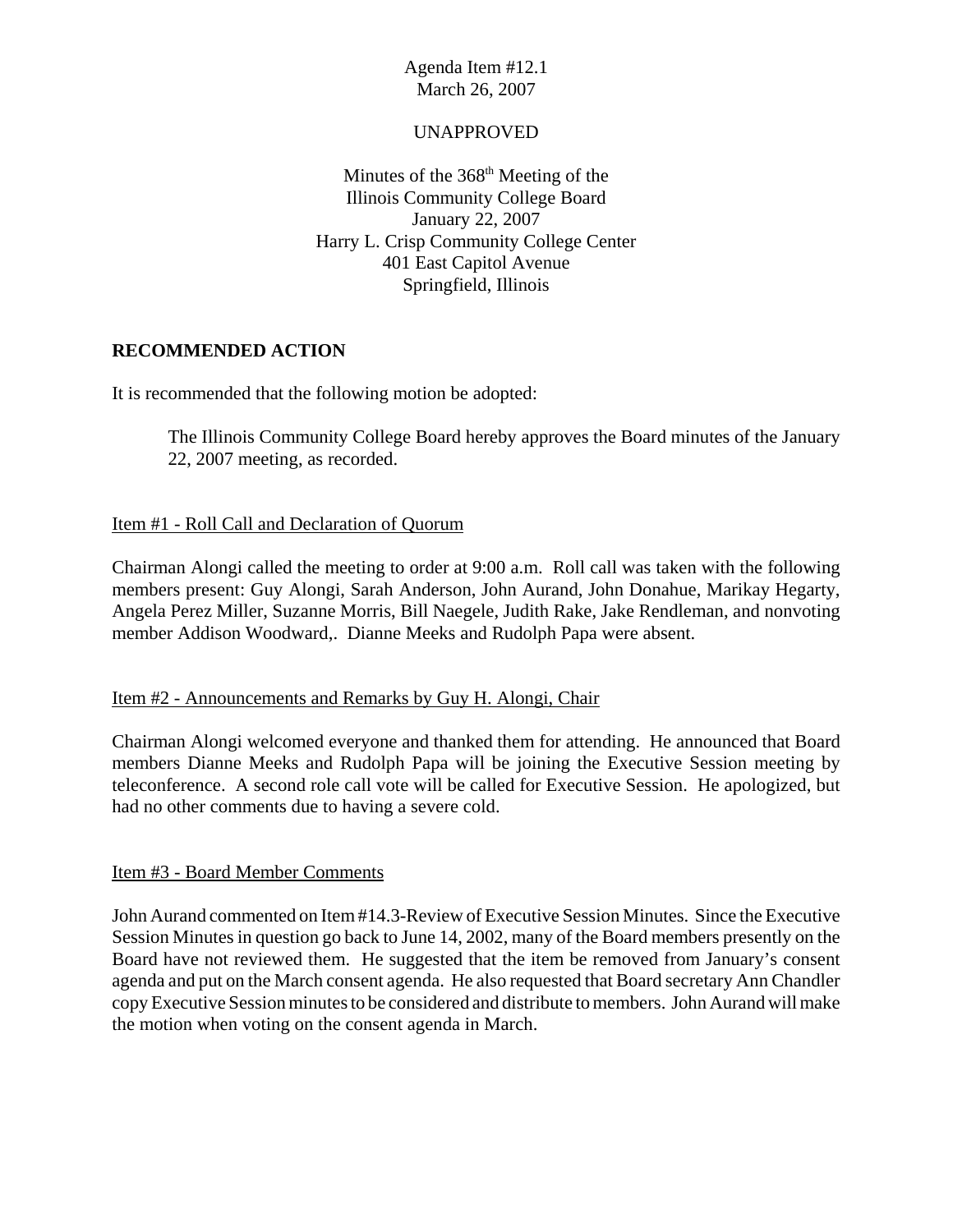Member Judy Rake commented on her involvement with the Midwest Higher Education Commission (MEHC). She missed the last Board meeting due to her attendance at the MHEC Summit and Annual meeting.

#### Item #4 - Committee Reports

#### Item #4.1 - Budget and Finance Committee

Bill Naegele reported the committee reviewed ICCB financial statements included in Item #15.1.

The committee discussed office budget issues for fiscal year 2007 and the implications of the union increases for fiscal year 2007 and 2008.

They also had a lengthy discussion on the fiscal year 2008 system budget issues. Agenda Item #7 includes the capital request and will be discussed later in the meeting. The system operating budget is still in the early negotiating stages with the IBHE and the Governor's Office of Management and Budget.

#### Item #4.2 - Academic Affairs

Angela Miller reported the committee reviewed the Task Force recommendations and are waiting and eager to see the rank order on the priorities. In the meantime, the committee plans to identify those that require funding and those that do not require funding and see which are feasible.

A mission statement will be developed to clarify the purpose and responsibilities of the committee.

#### Item #4.3 - External Affairs

Steve Morse reported they reviewed the final report from the House Joint Resolution 122 Task Force. All the committee reports were approved by the task force back in the middle of December. However, the task force members asked for a summarization of those recommendations. This report is being delivered today to the Secretary of the Senate and to the Clerk of the House of Representative. This concludes the task force's duties.

Sue Morris commented on behalf of the Board the gratitude they have for all the task force's hard work.

Steve also mentioned all the hard work and time Randy Barnette, Vice President for External Affairs, has put in to the task force.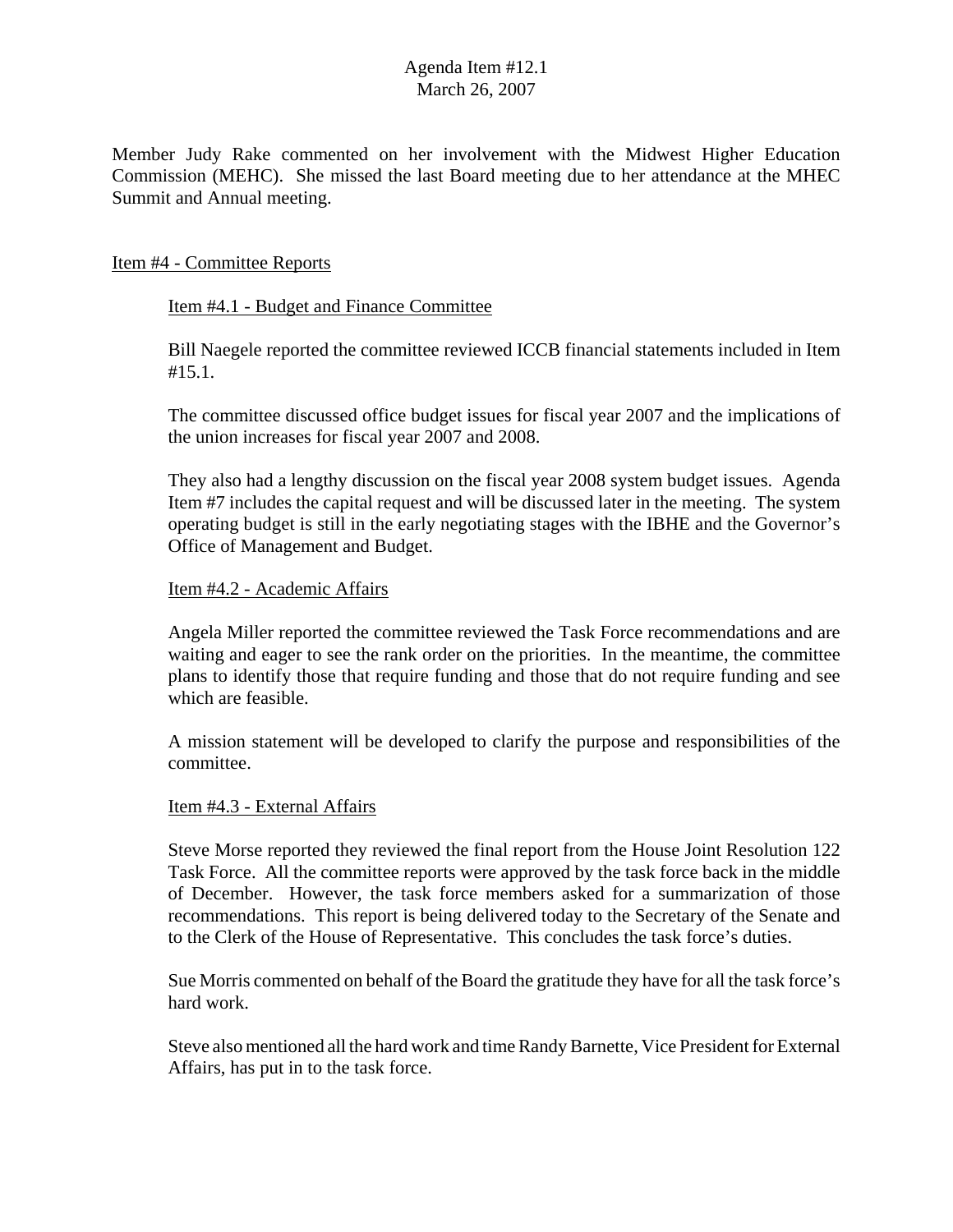Geoff Obrzut, President/CEO, thanked the Board members who attended the meeting.

#### Item #4.4 - Personnel and Evaluation

John Aurand stated the committee met last night and discussed negotiations and numerous personnel issues. The recommendations they came up with will be presented to the full Board during Executive Session. He suspects a number of personnel decisions will be made.

#### Item #4.5 - Strategic Planning

Angela Miller reported this is the first meeting for the committee. They have nominated Dianne Meeks as the Chair.

There was a lengthy discussion on the program areas and how they work together within the community colleges.

They identified some items they would like to get into a deeper discussion about, such as:

- 10. Leadership and Core Values
- 11. Assessment Process in Adult Education
- 12. Boundary Guidelines across the community colleges

#### Item #4.6 - Student Relations

Sarah Anderson stated that, since the other two Board members were not present, the committee could not meet. However, Sarah and Karen Hunter Anderson, Senior Director for Student/Instructional Development, talked about plans for the next meeting.

The members were emailed the textbook report to review. The committee will be looking at student issues, both from the Student Advisory Committee and the recommendations by the HJR 122 Joint Task Force. The committee will also be reviewing the IBHE report. HJR 122 Task Force member, fellow student, and former U.S. Veteran Todd Rauch will be meeting with the Director of Veterans Affairs and the Trustees Association to discuss the funding of the Veterans Grant.

The Student Advisory Committee met just this last Friday and Saturday and wrote notes to each of the Board members thanking them for their time and efforts.

#### Item #5 - President/CEO Report

Geoffrey Obrzut, President/CEO, first welcomed college president Dr. Bob Exley of Parkland College who started July 1.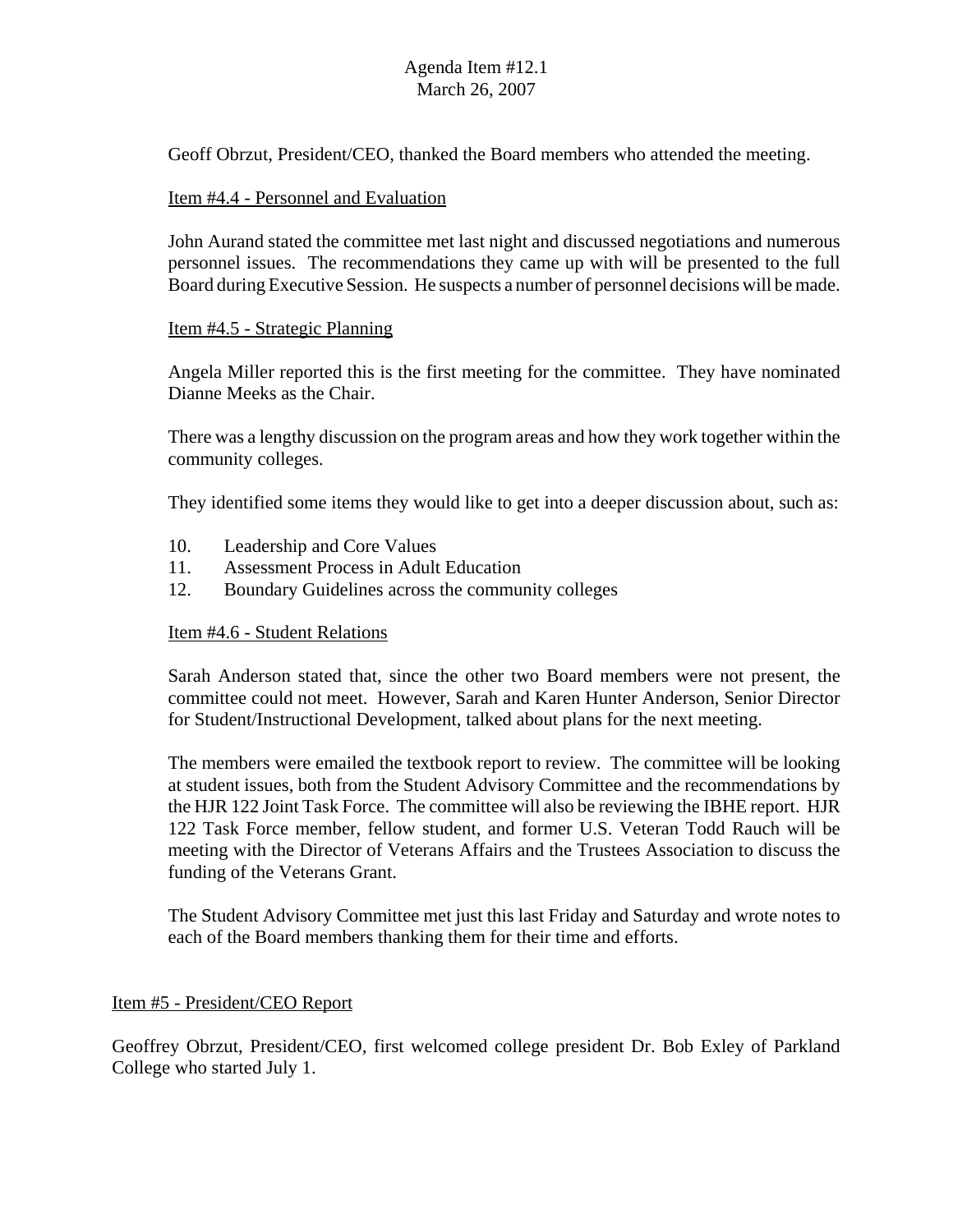Ellen Andres, Interim Chief Financial Officer, will discuss more on the budget issue; however, ICCB had a good meeting with the Governor's Office of Management and Budget regarding the '08 Budget. The main issue ICCB is pushing for is getting base operating and equalization back up to 100%. Also, the Student Success Grant and Veteran's Grant are two main issues the ICCB has been focusing on. A meeting is scheduled with IBHE Executive Director Judy Erwin, ICCB staff, Mike Monaghan, and Keith Miller to get the ball rolling.

Geoff thanked everyone who was involved with the Joyce Foundation. ICCB received \$1 million plus \$500,000 from the Department of Commerce and Economic Opportunity (DCEO). He also mentioned ICCB is working with DCEO on the Future Generation project, which will fund the community colleges to train future employees to construct and work at a Cold Fuel Power Plant. Department of Human Services and ICCB are working together to open welcome centers for Immigrants throughout the State. Triton College is being considered as a location for the next welcome center.

The most recent OnBoard sent to Board members reported on the External Audit. There were only three findings. The first finding may never be fixed since it concerns some of the colleges providing their documents to ICCB past the due date, the second finding referred to evaluations, and the third finding identified a report that was due on some legislation that was passed through a resolution. Since there were fewer than five findings, it is very unlikely that the ICCB will have to go before the Legislative Audit Commission. Geoff thanked Ellen Andres and her staff for their hard work on this issue.

The Homeland Security Conference will be held February 21-22 at the Crowne Plaza. The program looks even better than last year's conference. Geoff thanked Karen Hunter Anderson, Senior Director for Student and Instructional Development, and Preston Morgan, Senior Director for Workforce Development, for their hard work planning and coordinating the conference.

Carol Lanning, Senior Director for Program Planning and Accountability, will retire at the end of February this year. Geoff thanked her for all her hard work while at the ICCB.

## Item #6 - Advisory Organizations/Foundation Reports

#### Item #6.2 - Student Advisory Committee

Sarah Anderson, Student Board Member, stated that the Student Advisory Committee met January 19-20 in Springfield. ICCB staff member Ellen Andres spoke to them on the Capitol Funding, which students rank #1 on their list of issues. The HJR 122 student task force members spoke on the positive experience they received from participating on the task force. The project coordinator for the Illinois Course Applicability System (CAS) spoke to the students. He showed them how the CAS system works on the internet.

The subcommittees met and finalized their plans to reach the goals they have set out to do.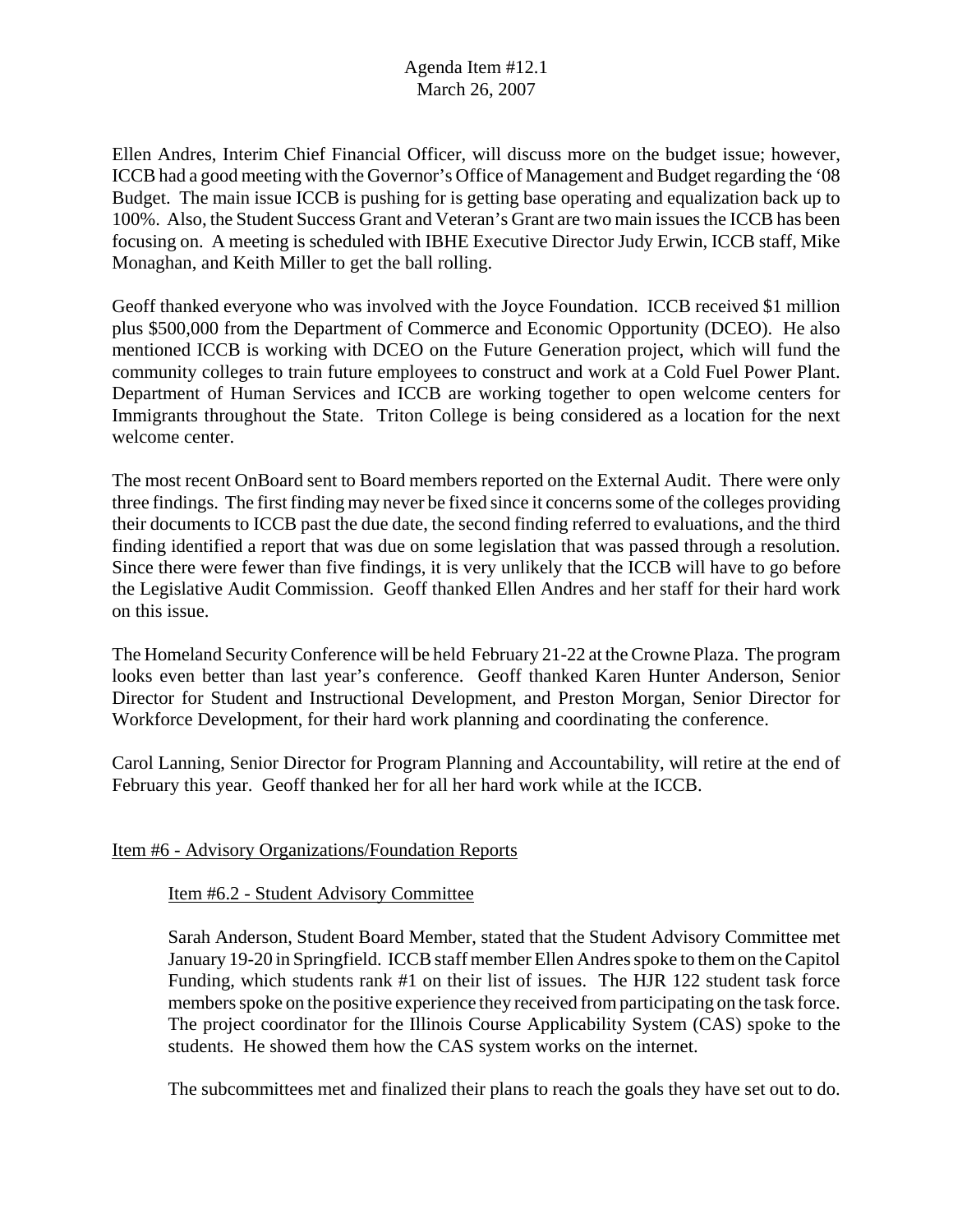The Outreach Committee is planning a service project to collect and send school supplies to Mississippi Gulf Coast Community Colleges. The Awards and Recognition Committee has finalized their two systemwide awards: Outstanding Administrator and Outstanding Program. The Legislative Committee is sending out a letter to each student trustee encouraging them to talk with their legislators prior to Student Lobby Day. They also began the initial planning for Student Lobby Day, which will be on April 25.

The Local Issues Committee is sending out two surveys to each community college, one about advising and one about international students. A final report will be distributed to the Board. The Quality Issues Committee will begin to recruit a new student board member which will be elected in March.

The next meeting will be March 9-10 in Schaumburg.

#### Item #6.3 - Illinois Community College Trustees Association

Mike Monaghan, Executive Director of the Illinois Community College Trustees Association, reported the next state meeting will be held February 12-14 in Washington, D.C. This is the same time frame National Lobby Day activities are scheduled.

The next meeting will be held on March 9 in Schaumburg.

Community College Lobby Day is scheduled for April 25 where they will speak with legislators at the Capitol regarding community college issues.

Regarding the lawsuit that was filed last fall, the Trustees are responsible for developing legislation to present in to session.

Mike updated the Board on Senate Joint Resolution 91 which passed last spring that created a task force to re-evaluate the college insurance program. The task force has met twice and will meet again next week. The final report is due in March and will determine whether City Colleges of Chicago will be included in this insurance program.

#### Item #6.4 - Adult Education and Family Literacy Advisory Council

Gay Graves, Adult and Family Education Director for the St. Clair County Regional Office of Education, reported the council continues to work diligently to refine program procedures. Each year, the council's four committees tackle areas of concern and then make recommendations to Jennifer and her staff.

The Curriculum and Instruction Committee is discussing what makes a quality program and how to measure those qualities.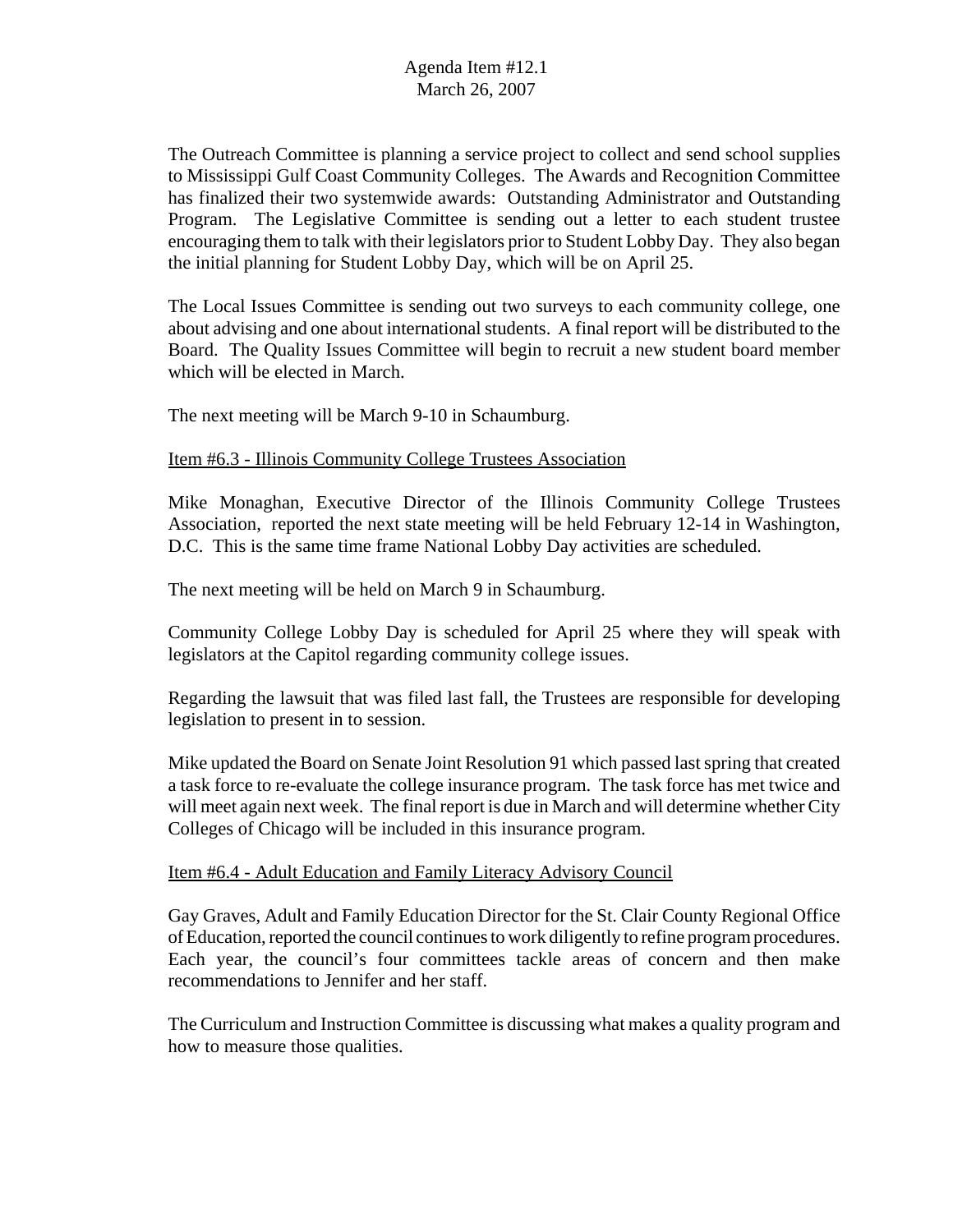The Professional Development, Training and Marketing Committee is discussing professional development evaluation components which includes 1) instruction and program outcomes and goals, 2) accountability, 3) appropriate professional development, 4) content of the professional development, and 5) follow-up means of assessing transfer of professional development.

The Student Support and Transition Services Committee is working on two quality measures: 1) the program clearly defines the support services that it provides to students and 2) support services are available to all students enrolled in the program.

The Policy Studies, Research and Accountability Committee is addressing the importance of program evaluation and how it collects, uses, and interprets data.

The next Advisory Council meeting will be held January 25, 2007.

#### Item #6.5 - Presidents' Council

Dr. Keith Miller, President of Black Hawk College, stated the council had their joint meeting last week. The council is interested in seeing what the General Assembly does with the HJR 122 Task Force recommendations. They discussed the transfer of individual courses between community colleges and universities. Many presidents were unaware of the IBHE policy already in place stating that individual courses will transfer as long as they are recognized by the Illinois Articulation Initiative.

The council discussed the budget. They hope the recommendations of the HJR 122 Task Force are considered when discussing the budget.

The council believes the relationship between local legislators and the community colleges needs to be strengthened.

The Veteran's Grant is still a major concern and needs to be funded.

The President's Council will support the legislation for Women Employed. They have proved to be a strong asset to the community colleges.

#### Item #6.6 - Illinois Community College System Foundation Report

Ray Hancock, President of the Illinois Community College System Foundation, reported that the building addition is progressing. They are still looking at a May bid date and the completion of the construction in summer 2008. It will include a third and fourth floor with some outside work done to the building.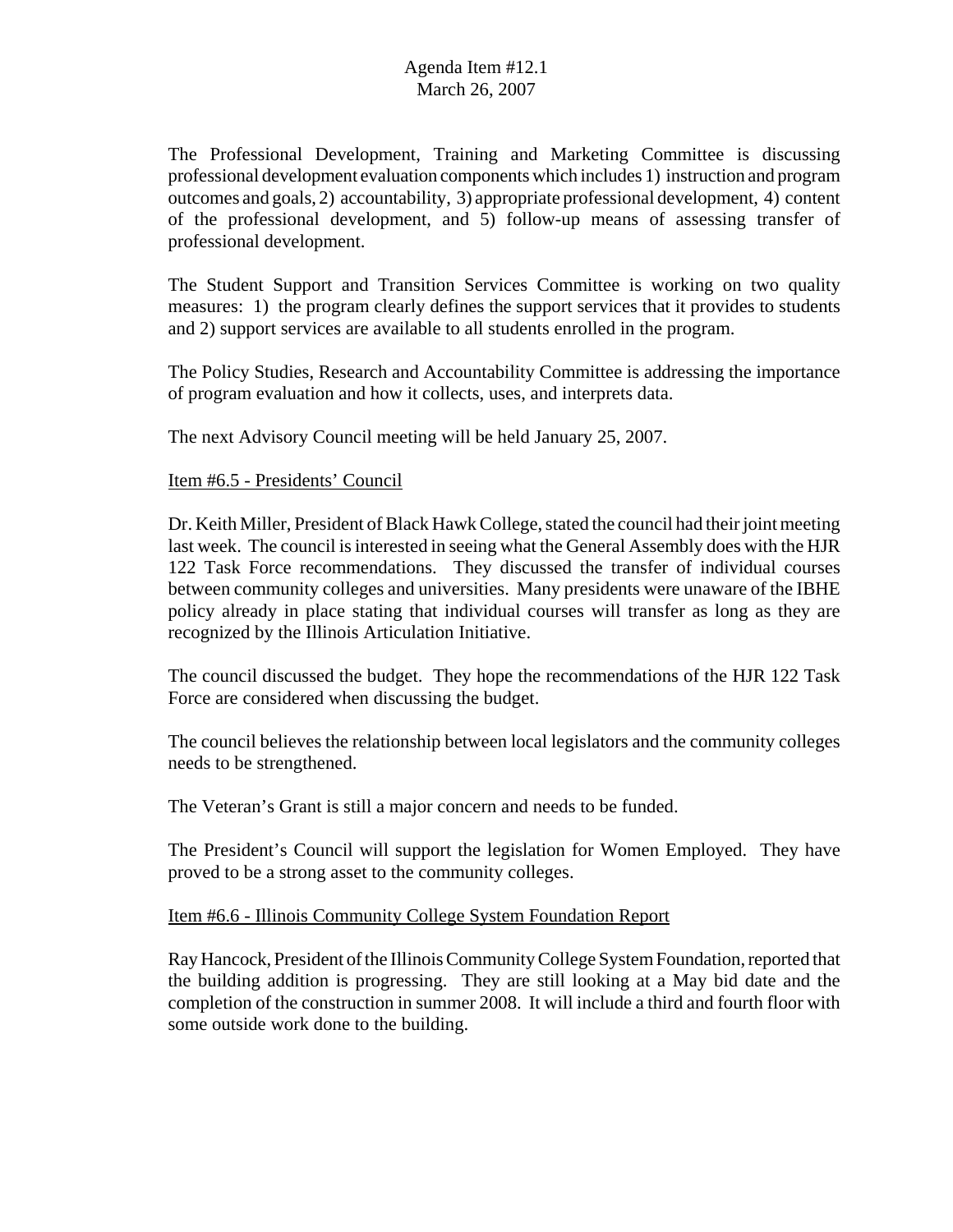#### Item #7 - Fiscal Year 2008 Capital Budget Request **(ACTION)**

Bill Naegele made a motion, which was seconded by Judith Rake, to approve the following items:

- 1. approves the fiscal year 2008 Capital Budget Request for the Illinois Community College System as presented in the attached Table 1;
- 2. authorizes the submission of the request to the Illinois Board of Higher Education; and
- 3. authorizes its President/CEO, with the concurrence of the Chair, to make technical adjustments to the request if more refined data become available.

The motion was approved by a unanimous voice vote. Student Advisory Vote: Yes.

#### Item #8 - The Community College System Economic Impact Statement 2007

Scott Parke, Senior Director for Policy Studies, reported the Illinois Community College Board, in conjunction with Illinois' community colleges, is in the process of collecting and analyzing data to derive the economic benefits that community colleges contribute back to their communities and to Illinois' economy in general. In 2002, the colleges contracted with CC benefits, Inc. to produce an impact study for the state's community college system. While the report that resulted from this project addressed our needs at the time, ICCB has now commissioned an even broader analysis to reflect the system's current impacts on the state's economy, communities, and workplaces.

The Center for Governmental Studies (CGS) at Northern Illinois University is able to provide us with an even more detailed and customized statewide report than the 2002 one, and also will be able to produce impact reports for individual community colleges. These reports include:

- 1. a basic "core" impact analysis report at the statewide level that would include a range of economic, community and employer benefits,
- 2. an "expanded" statewide report that would entail CGS developing and administering an impact survey to every Illinois community college and address such impacts as business attraction and retention, bridge programs, and student job placements, and
- 3. individual community college analyses that use district-level data to describe the array of impacts of each institution on the area it serves.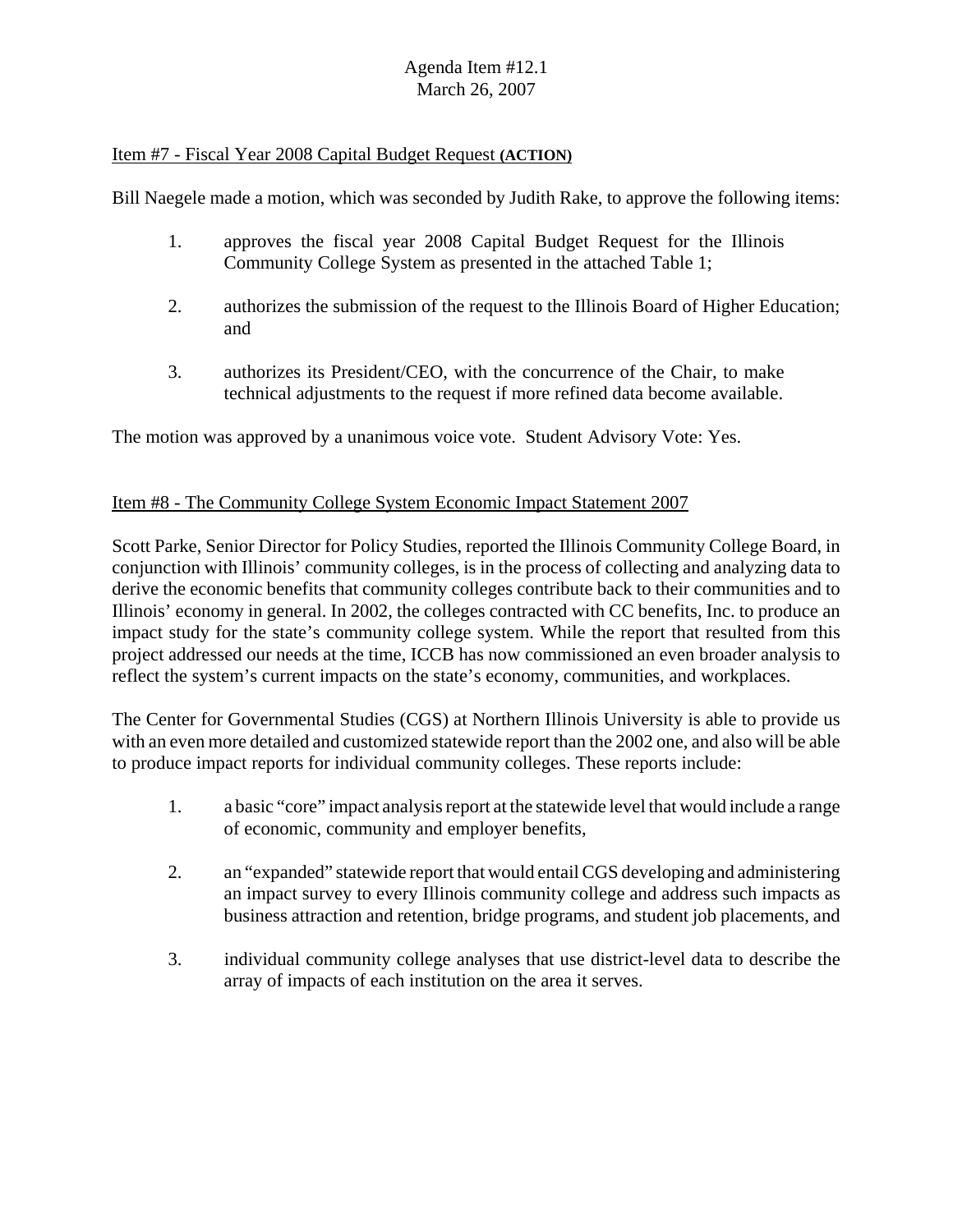#### Item #9 - New Units of Instruction **(ACTION)**

Bill Naegele made a motion, which was seconded by Angela Miller, to approve the following new units of instruction:

#### **PERMANENT PROGRAM APPROVAL**

Black Hawk College

 $\blacktriangleright$  Apprenticeship Pipe Trades Certificate (50 semester credit hours)

Danville Area Community College

< Business Management Certificate - Department of Corrections Statewide Model Curriculum (33 semester credit hours)

Parkland College

< Construction: Painting & Decorating Certificate (35 semester credit hours)

Shawnee Community College

< Major Appliance Technology Certificate (41 semester credit hours)

## **TEMPORARY PROGRAM APPROVAL**

Moraine Valley Community College

< HAC Stationary Engineer Certificate (44 semester credit hours)

Oakton Community College

< Radio Frequency Identification Technology Certificate (31 semester credit hours)

#### Item #10 - Community College Recognition Approvals **(ACTION)**

Sue Morris made a motion, which was seconded by Marikay Hegarty, to grant a status of "recognition continued" to the following districts:

Black Hawk College Danville Area Community College College of DuPage Prairie State College Rock Valley College Triton College Waubonsee Community College

The motion was passed by unanimous voice vote.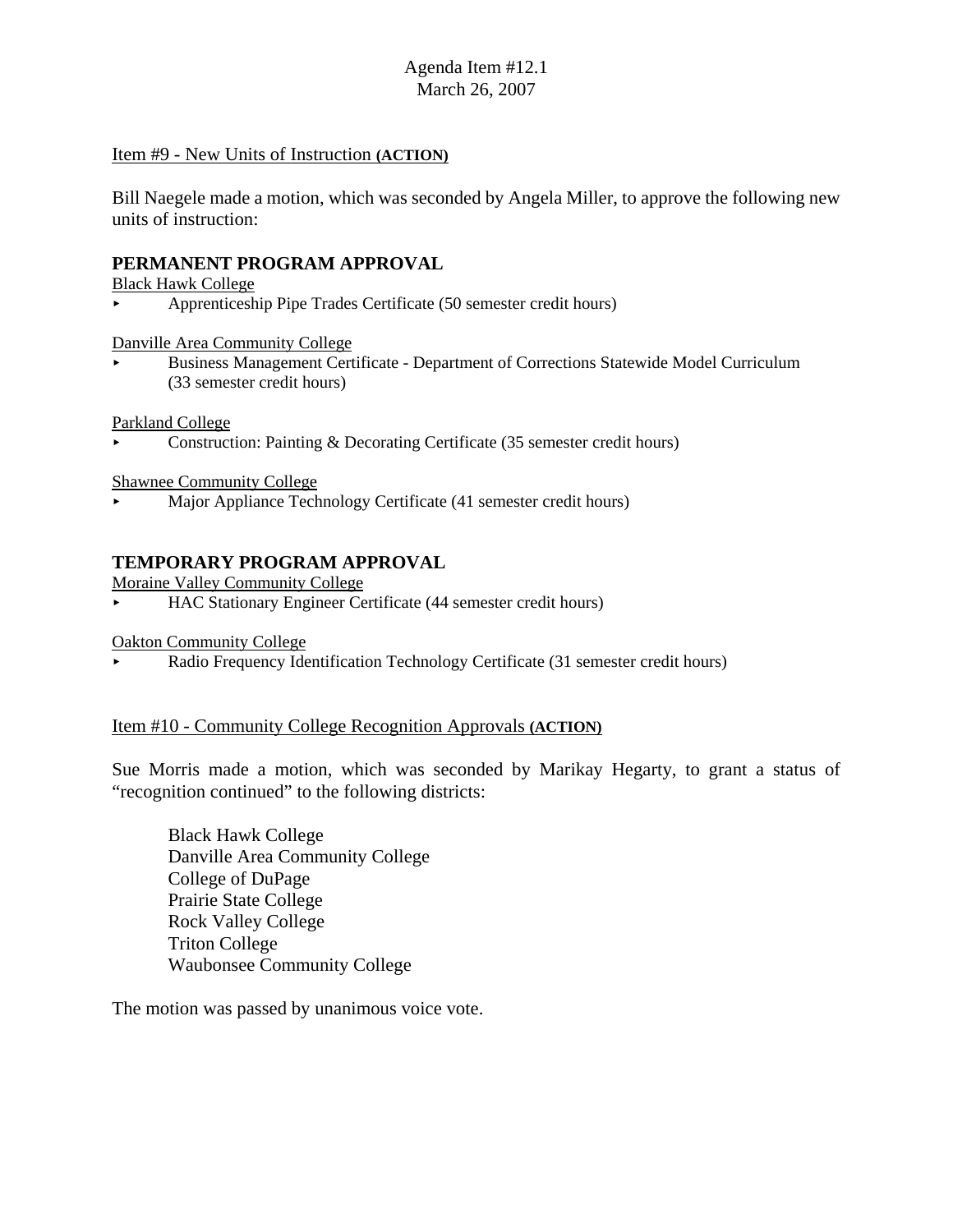## Item #11 - Accountability and Productivity in the Illinois Community College System - Fiscal Year 2006

Dr. Elaine Johnson, Vice President for Instruction and Policy Studies, reported that, in 1983, the Illinois Community College System began a broad-based accountability initiative through regular review of instructional, administrative, and support services. Today, the process continues to be a major accountability effort proven to be flexible enough to address the constantly changing policy issues and priorities of the various community college districts. To ensure that programs continue to meet the needs of both students and employers, colleges conduct a review of programs once every five years. The review is based on three criteria: program need, program cost, and program quality.

The report, *Accountability and Productivity in the Illinois Community College System, highlights* and summarizes accountability activities and initiatives described by Illinois' 48 community colleges in their Accountability/Program Review Reports for Fiscal Year 2006. The reports submitted by the colleges provide evidence of the ongoing review processes that are in place to ensure that high levels of quality and productivity are achieved for programs and services that best support each college's mission.

The report for fiscal year 2006 provides analyses of program reviews in five academic disciplines, 32 career and technical areas, Adult Education and Family Literacy, English as a Second Language, and Developmental Education.

## Item #12 - Illinois Annual Student Enrollments and Completions in the Illinois Community College System - FY 2006

Dr. Elaine Johnson reported that the Fiscal Year 2006 Annual Report on Student Enrollments and Completions in the Illinois Community College System Report is based on individual student records that the colleges provided at the close of the fiscal year (July 1, 2005 through June 30, 2006). Summary data for the four previous fiscal years (2002-2005) are referenced to allow for the examination of longer term trends.

Illinois community colleges deliver education and training to a substantial number of individuals every year. During fiscal year 2006, a total of **934,902** students enrolled in credit and noncredit courses at an Illinois public community college. Three-quarters of these students enrolled in credit courses. Credit enrollment was down slightly compared to last year (-2.6 percent) and about the same as five years ago (0.6 percent). In fiscal year 2006, 254,280 students enrolled in noncredit courses, which is down slightly from fiscal year 2005 (-1.5 percent) and five years ago (-5.6 percent).

A total of **49,628** collegiate-level degrees and certificates were earned by Illinois community college students in fiscal year 2006. The number of community college completions in fiscal year 2006 is the **second highest count ever reported**. The Illinois Community College System continues to have a substantial positive impact on the education, training, and economic development needs of the state.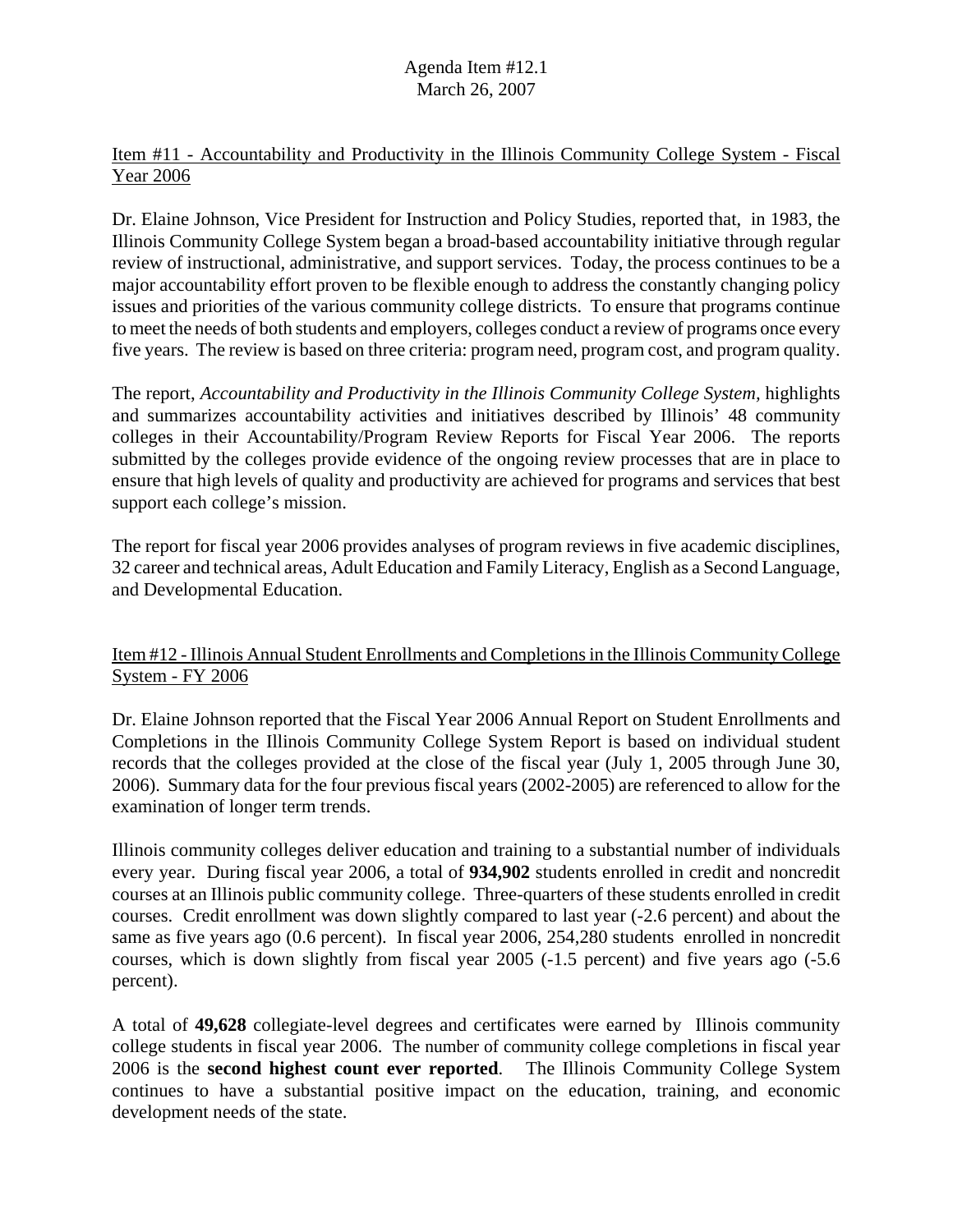#### Item #13 - Homeland Security Update

Preston Morgan, Senior Director for Workforce Development, reported the second Illinois Community College System Homeland Security and Emergency Response Institute will be held on February 21-22, 2007 in Springfield at the Crowne Plaza Hotel. Conference sessions and speakers will present information on campus security, program development, economic development, IT security, and first responder issues. Keynote speakers for the event include Colonel Jill Morgenthaler, Office of the Governor; Larry Smith, Institute for Crisis Management; and Edward Buikema, FEMA Region V.

Also, community college representatives participated in the video course "Homeland Security for Campus Executives" on November 29, 2006, at the Lincoln Land Community College Capital City Center. The 4.5 hour interactive video training was broadcast live from the Center for Rural Development in Somerset, Kentucky. The course was developed by the West Virginia University and was certified by the Department of Homeland Security's Office of Grants & Training.

Preston also reported that the ICCB Homeland Security and Campus Safety Committee held their first meeting on December 5, 2006 in Springfield. Col. Jill Morgenthaler, Deputy Chief of Staff of Public Safety for the Governor's Office, and Marikay Hegarty, Chicago Police Department, are serving as co-chairs for this committee. Col. Morgenthaler and Geoffrey Obrzut, representing Marikay Hegarty, conducted the meeting. Topics of discussion included the Illinois Terrorism Task Force areas of interest, programs of interest for Illinois community colleges, the state statute for Illinois community college security departments, and an assessment of current practices and procedures of campus security departments. The committee agreed to conduct an assessment of the security departments of the system through a survey. Committee members have been invited to the next meeting of the Illinois Terrorism Task Force in late February. The next meeting of the Homeland Security and Campus Safety Research Committee will be held February 22, 2007, at the Crowne Plaza to discuss revision of the state statute and to review the survey results.

#### Item #14 - Consent Agenda **(ACTION)**

Bill Naegele made a motion, which was seconded by John Aurand, to approve the following items:

## Item #14.1 - Minutes of the November 17, 2006 Meeting

The Illinois Community College Board hereby approves the Board minutes of the November 17, 2006 meeting, as recorded.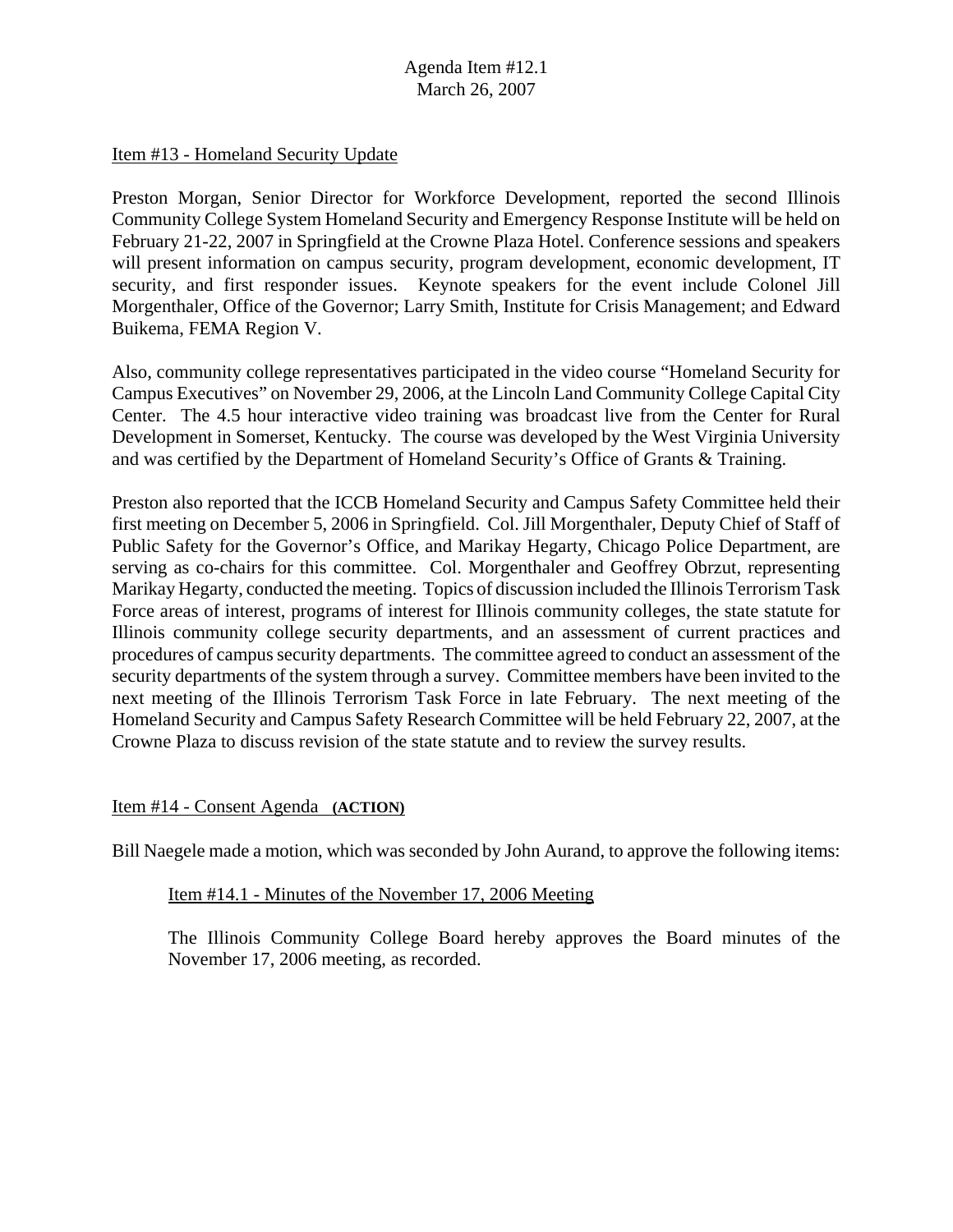#### Item #14.2 - Review of Executive Session Minutes of the November 17, 2006 Meeting

The Illinois Community College Board hereby approves the Board Executive Session minutes of the November 17, 2006 meeting, as recorded.

**\* \* \* \* \* \* \***

The motion was approved by unanimous voice vote. Student advisory vote: Yes.

Item #15 - Information Items

#### Item #15.1 - Fiscal Year 2007 Financial Statements

Documents were provided to the Board for their information and review.

#### Item #15.2 - Report on Funding of the Illinois Veteran Grant Program, the Illinois National Guard and Naval Militia Grant Program, and the MIA-POW Scholarship Program

Documents were provided to the Board for their information and review.

#### Item # 16 - Other Business

Illinois Community College Board lawyer, John Kauerauf, presented to the Board members a rule to adopt for the purpose of allowing two Board members, Dianne Meeks and Rudolph Papa, to participate and vote on matters being discussed in Executive Session since both were unable to be physically present at the Board meeting.

Board Temporary Rule 2007 - 1

## **Open Meetings Act/Board Member Attendance by a Means Other Than Physical Presence**

If a quorum of the members of the ICCB Board or any committee of the ICCB Board is physically present for a meeting, as required by Section 2.01 of the Illinois Open Meetings Act, a majority of the ICCB Board or an ICCB Committee, as the case may be, may allow a physically absent member to attend the meeting by audio conference if the member is prevented from physically attending because of:

- (1) personal illness or disability;
- (2) employment purposes of the business of the ICCB; or
- (3) family or other emergency.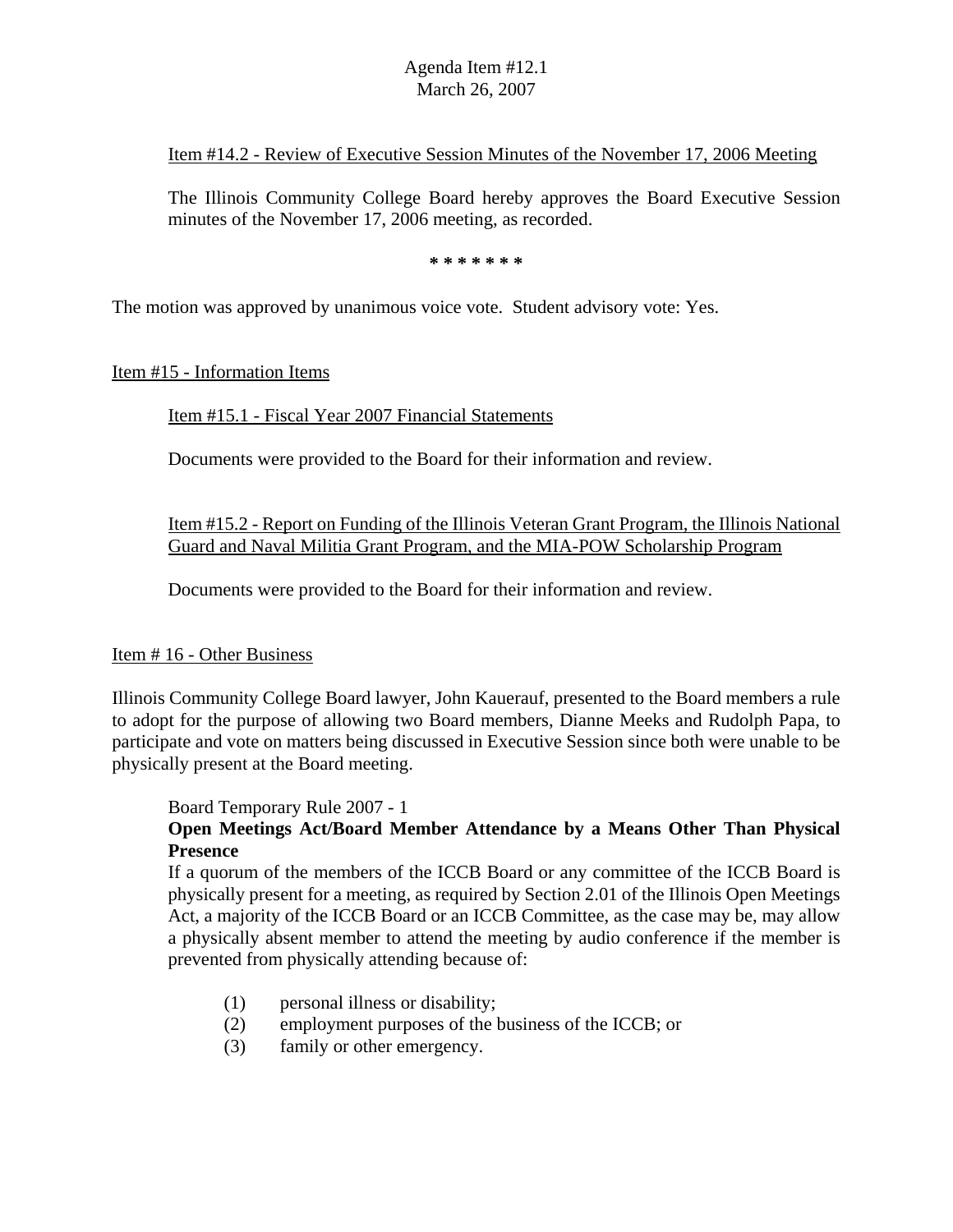Any ICCB Board Member wishing to attend a meeting by other means shall notify the ICCB Board Secretary before the meeting unless advance notice is impractical.

Sue Morris and Bill Naegele have a concern that this proposed rule might be overriding the State Law. However, Kauerauf explained that it is in the law, amended by the General Assembly. Bill Naegele still opposes adopting this rule.

Dianne Meeks could not make the meeting due to family matters, and Rudy Papa is on vacation in Arizona.

Board member John Aurand was upset due to the way this was sprung on the Board members. He believes trying to adopt this rule is illegal.

Item # 17 - Executive Session

Prior to entering in to Executive Session, a role call vote was taken to allow Board member Dianne Meeks to attend the Executive Session by phone.

Angela Miller made a motion, which was seconded by Jake Rendleman, to allow Board member Dianne Meeks to participate in the Executive Session by phone. Six Board members voted yes and three Board members voted no. The motion was passed. Student advisory vote: No.

There was not a second motion made to allow Board member Rudolph Papa to attend the Executive Session by phone; therefore, the action died.

\* \* \* \* \* \* \* \* \* \*

At 11:15 a.m., John Aurand made a motion, which was seconded by Bill Naegele, to go into Executive Session to discuss legal matters. The motion was approved by unanimous voice vote. Student advisory vote: Yes.

Geoffrey Obrzut, President/CEO remained in the meeting.

Ellen Andres, Chief Financial Officer/Human Resources, remained for the collective bargaining update, then left the meeting.

Ann Chandler, Executive Assistant and Board Secretary, took attendance at the beginning of the meeting, then left the meeting.

\* \* \* \* \* \* \* \* \* \*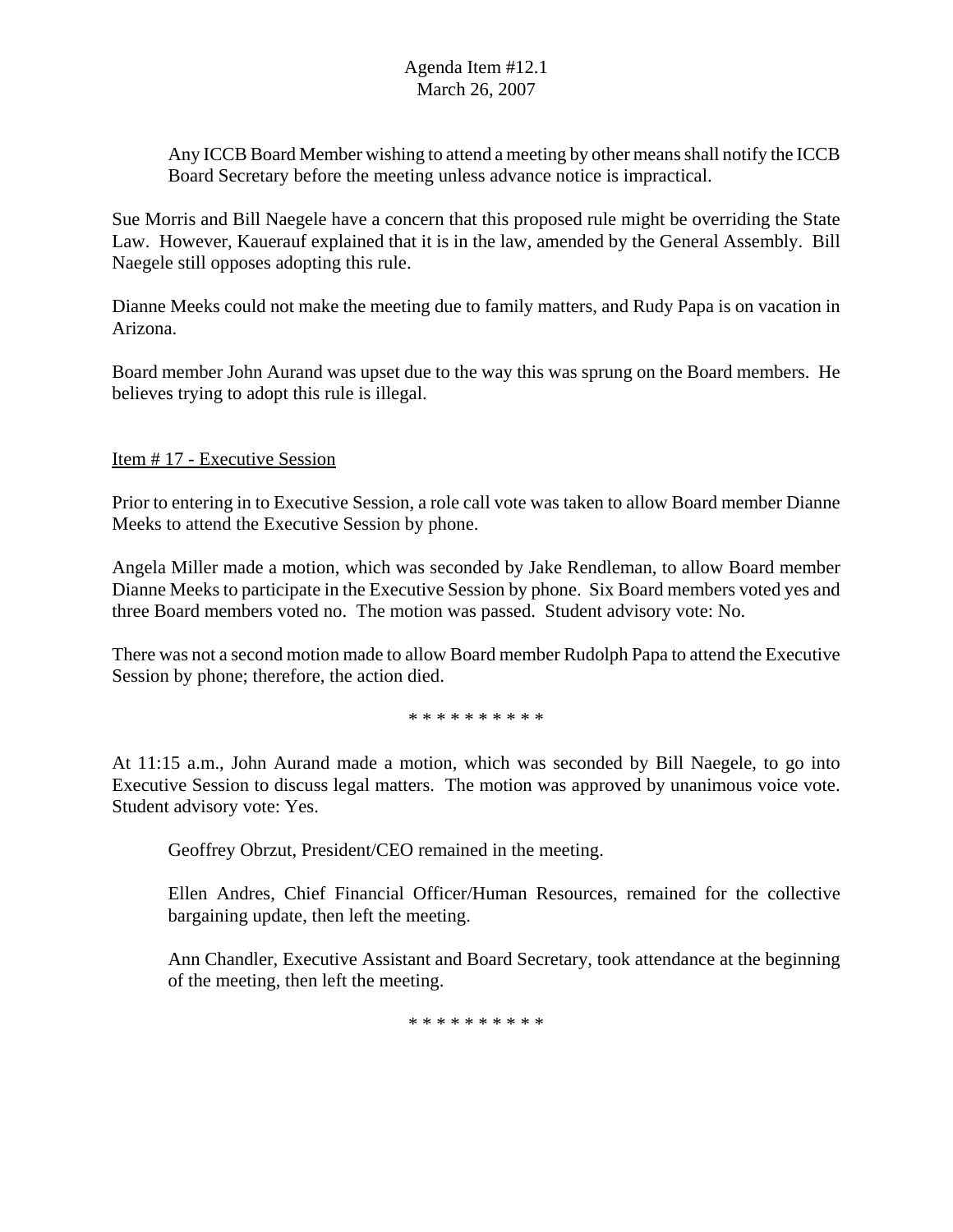At 12:50 p.m., Bill Naegele made a motion, seconded by Jake Rendleman, to adjourn Executive Session and return to the regular Board meeting. The motion was approved by unanimous voice vote. Student advisory vote: Yes.

## Item #18 - Personnel Decisions Related to Executive Session

At 1:15 p.m., during the regular Board meeting, Board members voted on a series of issues discussed in Executive Session.

- 1. John Aurand made a motion, which was seconded by Bill Naegele, to give the noncollective bargaining members a 4% raise retroactive to July 2006. The motion was approved by unanimous voice vote. Student advisory vote: Yes.
- 2. John Aurand made a motion, which was seconded by Bill Naegele, to extend the contract of Geoffrey Obrzut, President/CEO, thru January 16, 2010. It passed by a unanimous role call vote. Student advisory vote: Yes.
- 3. Bill Naegele made a motion, which was seconded by Suzanne Morris, to direct the President/CEO to rescind any recent personnel action regarding the Vice President for External Affairs and to offer to restore him to active status at his previous position under the previous conditions of employment. A role call vote taken: Six Board members voted Yes and four Board members voted No. The motion was passed. Student advisory vote: Yes.
- 4. John Aurand made a motion, which was seconded by Bill Naegele, to change Ellen Andres' title to Chief Financial Officer. The motion was approved by unanimous roll call vote. Student advisory vote: Yes.

John Aurand stated that John Kauerauf, Illinois Community College Board attorney, was asked to develop a draft policy dealing with Just Cause for dismissal for all ICCB nonunion employees. When the draft policy is available, it will be circulated to the entire Board for comment. This new policy should be developed and ready to be considered at the March Board meeting.

#### Item #20 - Adjournment

At 1:25 p.m., Marikay Hegarty made a motion, which was seconded by Angela Miller, to adjourn the meeting. The motion was approved by unanimous voice vote. Student advisory vote: Yes.

Guy H. Alongi Geoffrey S. Obrzut Chair President/CEO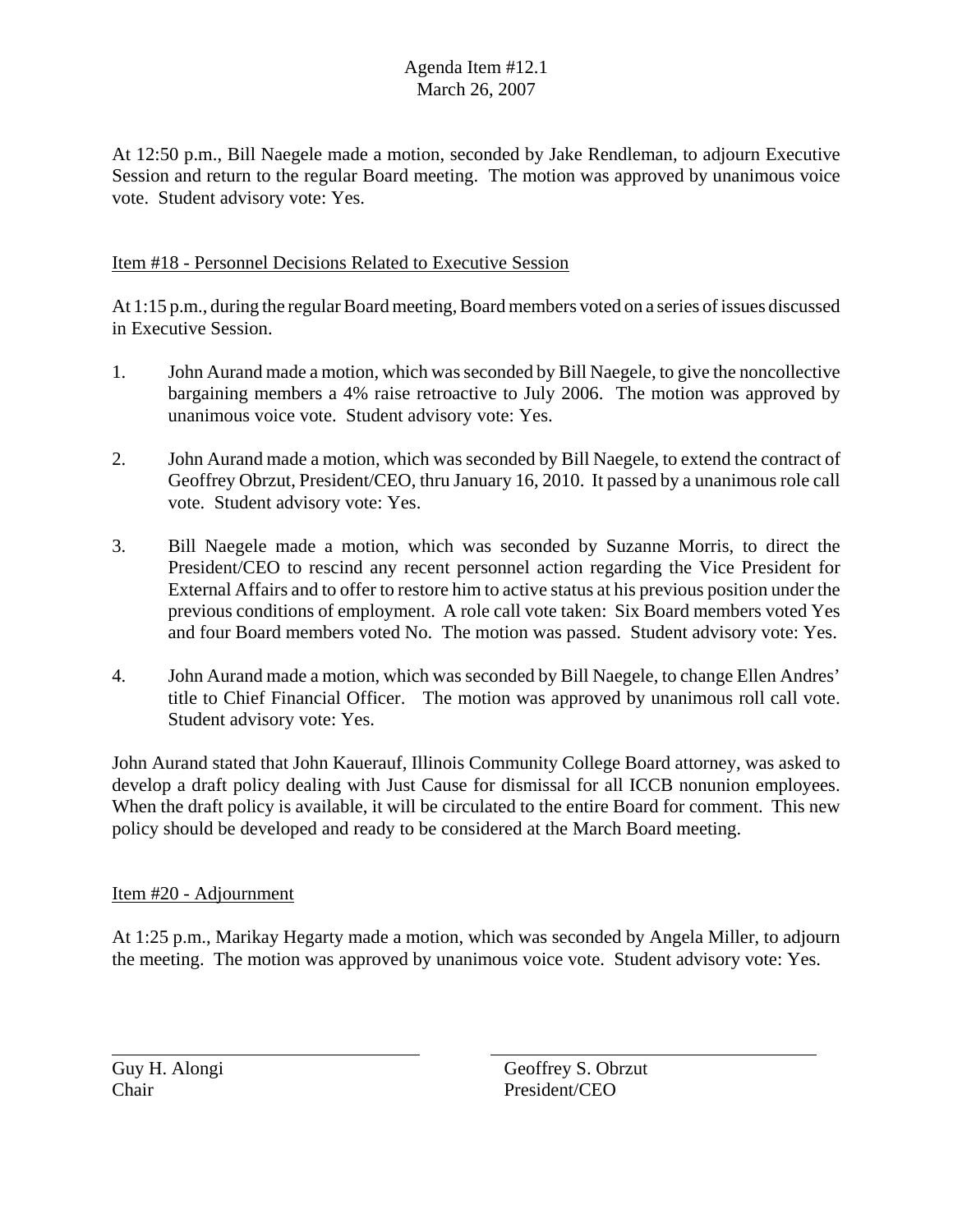#### UNAPPROVED

Minutes of the  $369<sup>th</sup>$  Meeting of the Illinois Community College Board February 26, 2007 Via Video conference Harry L. Crisp Community College Center 401 East Capitol Avenue Springfield, Illinois James R. Thompson Center 100 West Randolph St., Suite 2-010 Chicago, Illinois

## **RECOMMENDED ACTION**

It is recommended that the following motion be adopted:

The Illinois Community College Board hereby approves the Board minutes of the February 26, 2007 meeting, as recorded.

#### 1 - Roll Call and Declaration of Quorum

Chairman Alongi called the meeting to order at 10:15 a.m. Roll call was taken with the following members present: Marikay Hegarty, Jake Rendleman, Bill Naegele, Suzanne Morris, Guy Alongi, non-voting member Addison Woodward, Dianne Meeks, Angela Perez Miller, and Judith Rake. Rudolph Papa, Sarah Anderson, John Donahue, and John Aurand were absent.

#### 2 - Executive Session

At 10:20 a.m., Judith Rake made a motion, which was seconded by Bill Naegele, to convene into Executive Session. The motion was approved by unanimous voice vote.

#### 3 - Decisions Related to Executive Session

When the board come out of Executive Session, they voted on two issues, the collective bargaining contract and the Agreement between Randy Barnette and ICCB.

Jake Rendleman made a motion, which was seconded by Sue Morris, to approve the Collective Bargaining Contract. The motion was a approved by a unanimous roll call vote.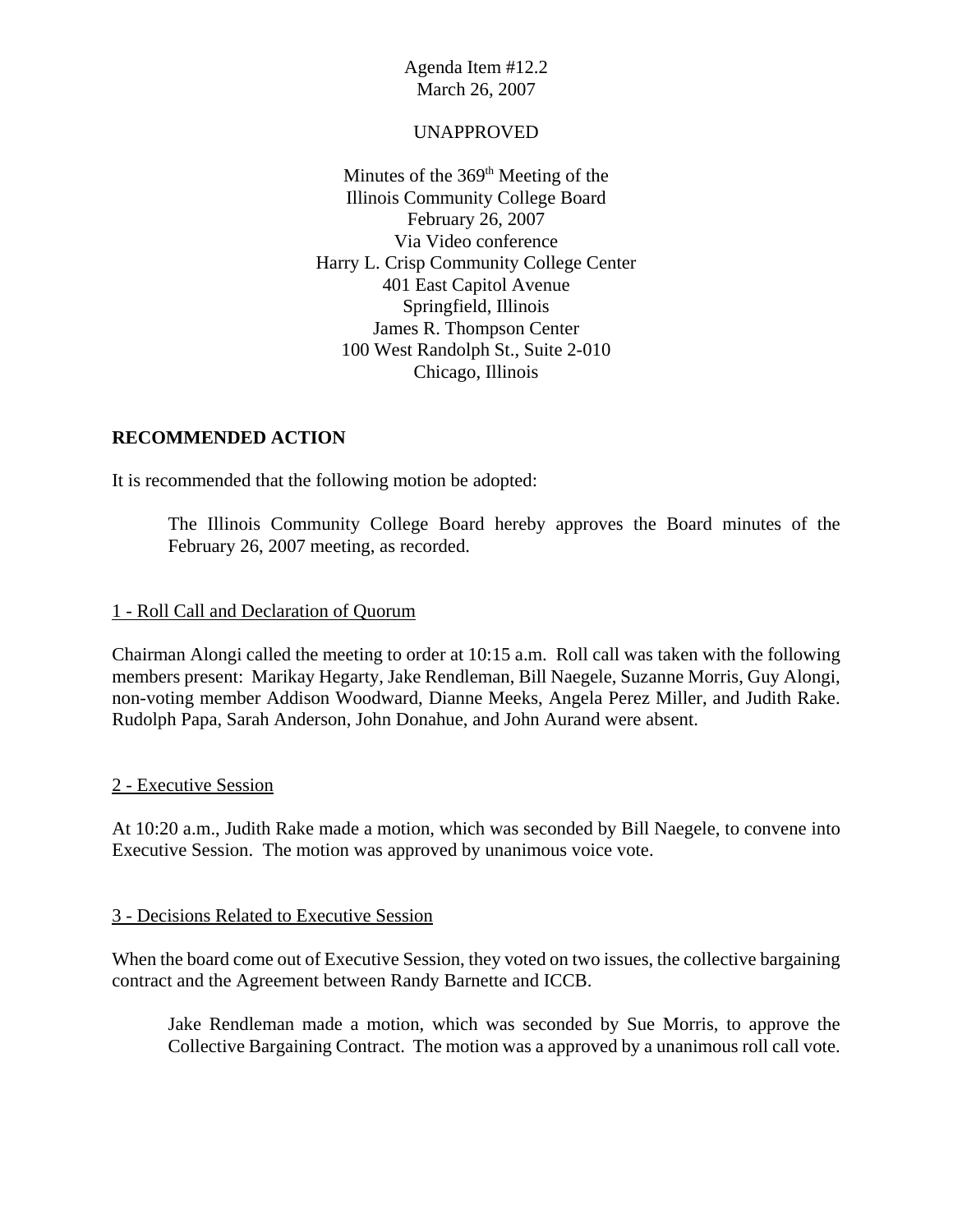The following is a motion offered to the board:

I move we direct the ICCB staff to enter into an Agreement with Randy Barnette which will entail that Mr. Barnette will resign his position of employment effective February 28, 2007 and release any claim he may have against the State of Illinois, the ICCB Board or its staff, concerning past employment with the ICCB and in exchange will receive a \$20,000 bonus.

Bill Naegele made a motion, which was seconded by Marikay Hegarty, to approve the proposed motion. The motion was approved by a unanimous roll call vote.

5 - Adjournment

At 11:15 a.m., Jake Rendleman made a motion, which was seconded by Dianne Meeks, to adjourn the meeting. The motion was approved by unanimous voice vote.

Guy H. Alongi Geoffrey S. Obrzut Chairman President/CEO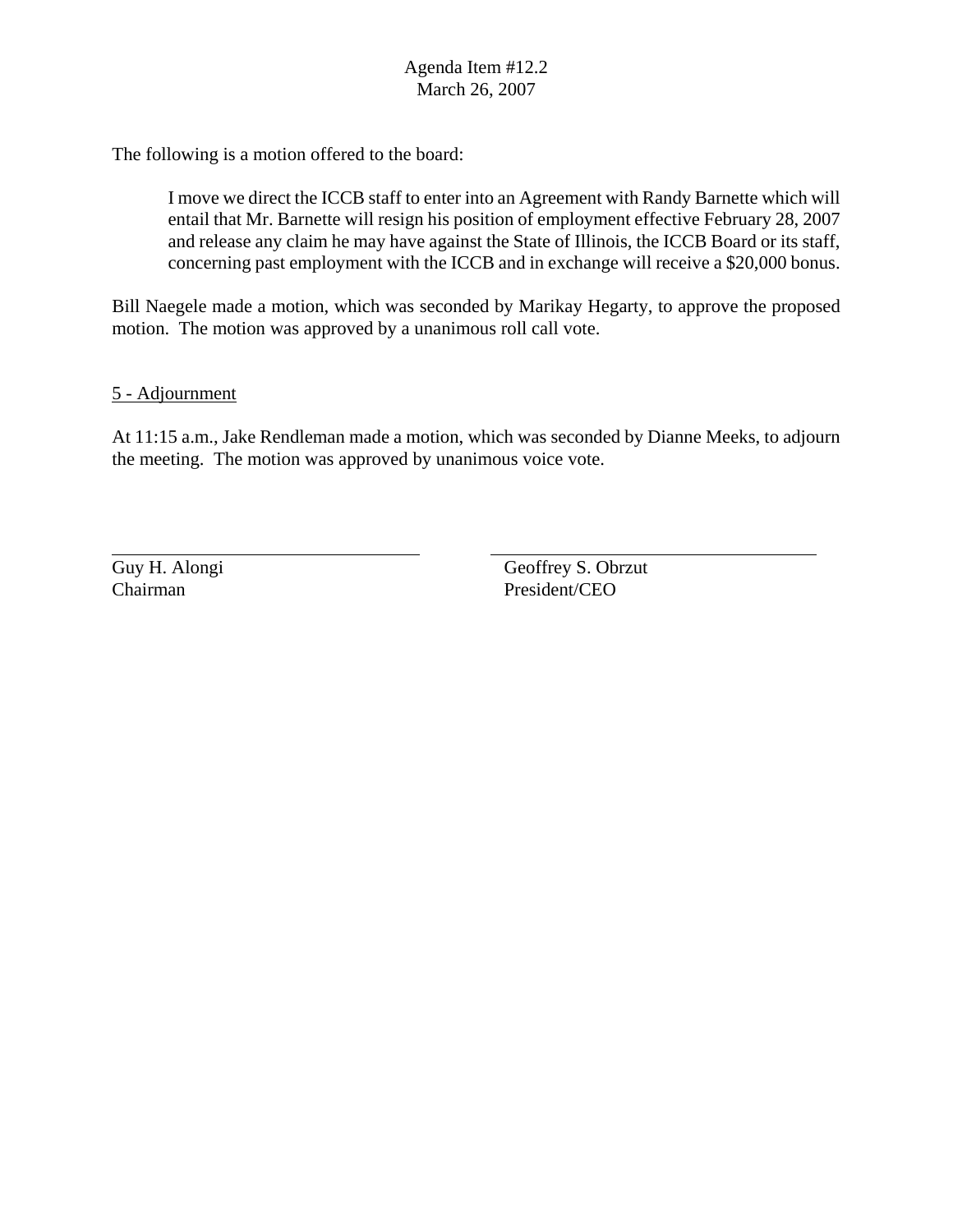#### Illinois Community College Board

## **REVIEW OF EXECUTIVE SESSION MINUTES**

The Illinois Open Meetings Act requires public bodies to review, at least twice a year, minutes of the executive sessions to determine if the contents of such minutes continue to require confidentiality or if they may be made available for public inspection.

The last review of executive session minutes was made on June 9, 2006. The next review of executive session minutes will be made on June 8, 2007.

#### **RECOMMENDED ACTION**

It is recommended that the following motion be adopted:

The Illinois Community College Board hereby determines that minutes of its executive sessions held on March 25, 2005, April 22, 2005, June 17, 2005, September 16, 2005, September 21, 2005, September 15, 2006, and November 17, 2006 are to remain confidential. All other executive session minutes have been made available for public inspection.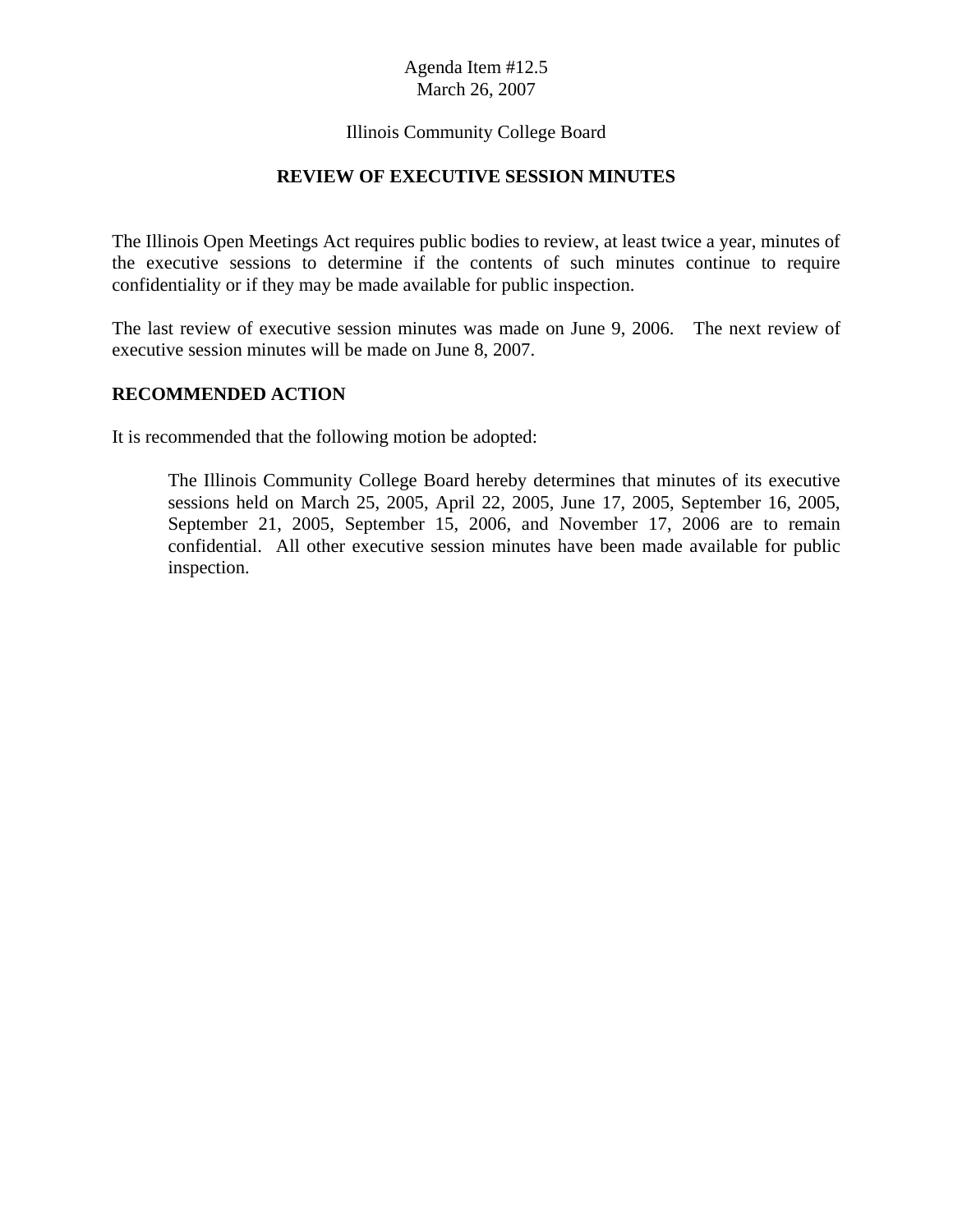## Illinois Community College Board

## **EMPLOYEE GUIDEBOOK JUST CAUSE RULE**

The agenda item is still being discussed and drafted by the attorney in conjunction with the chair of the personnel committee. A written item will be sent to the board members at a later date.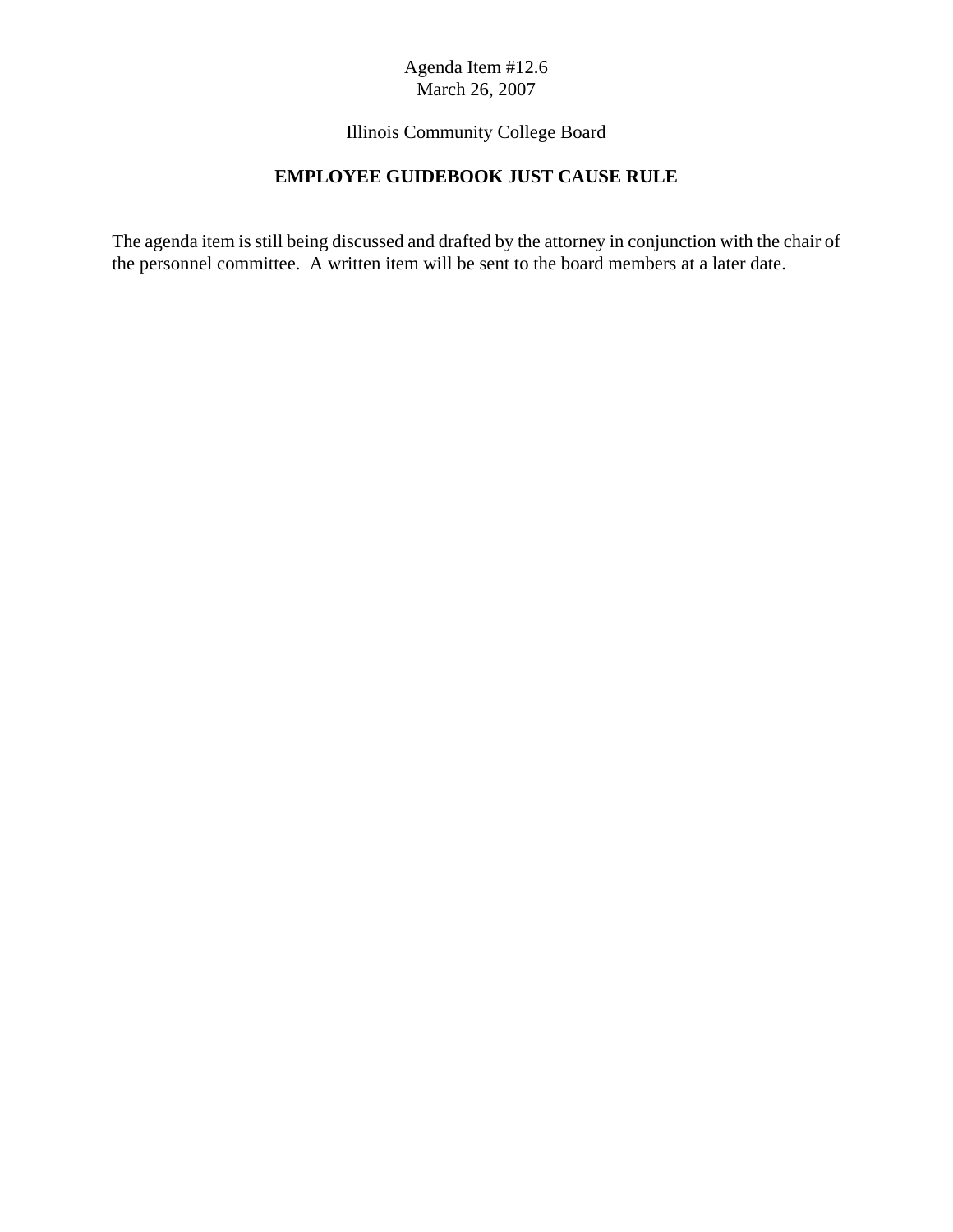Illinois Community College Board

## **OPEN MEETINGS ACT POLICY: BOARD MEMBER ATTENDANCE BY MEANS OTHER THAN PHYSICAL PRESENCE**

In order to maximize the ability of the members of the ICCB Board to participate in all Board meetings and committee meetings when they cannot, under certain limited conditions be physically present, the ICCB Board must adopt new rules.

## **RECOMMENDED ACTION**

It is recommended the following motion be adopted:

The Illinois Community College Board hereby adopts the following rule:

If a quorum of the members of the ICCB Board or any committee of the ICCB Board is physically present for a meeting, as required by Section 2.01 of the Illinois Open Meetings Act, a majority of the ICCB Board or an ICCB Committee, as the case may be, may allow a physically absent member to attend the meeting by audio conference if the member is prevented from physically attending because of:

- (1) personal illness or disability;
- (2) employment purposes or the business of the ICCB; or
- (3) family or other emergency.

Any ICCB Board Member wishing to attend a meeting by other means shall notify the ICCB Board Secretary before the meeting unless advance notice is impractical

**BACKGROUND.** Public Act 094-1058, effective January 1, 2007, allows public officials to attend a meeting by means other than physical presence if certain qualifying conditions are present. This rule change will allow the ICCB to take advantage of this new law. A temporary rule change was made at the last meeting.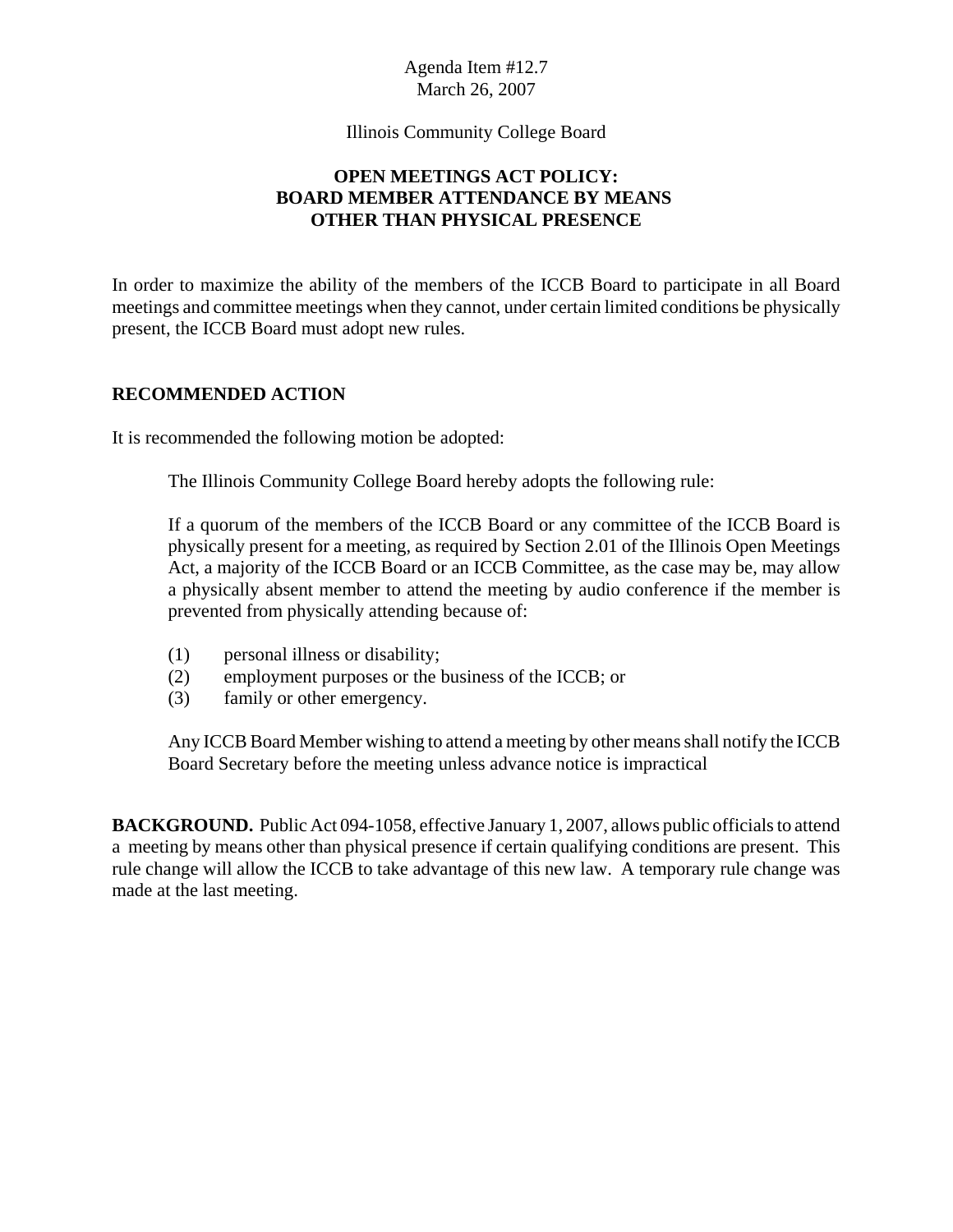## Illinois Community College Board

## **A SUMMARY OF CAPITAL PROJECTS APPROVED BY THE PRESIDENT/CEO DURING CALENDAR YEAR 2006**

ICCB Rules 1501.602 and 1501.516 grant authority to the President/CEO of the ICCB to approve locally funded and state funded capital renewal projects and subsequently report such actions to the Board. Locally funded projects include 1) any project financed with either a protection, health, and safety tax levy, or 2) a project (other than maintenance in nature) financed with operating tax/bond proceeds or available fund balance with a cost of \$250,000 or more. The following report summarizes 111 new projects totaling \$62.8 million that were granted such approval during calendar year 2006. There were 112 totaling \$62.6 million approved in the previous year. While the overall number of projects approved in calendar year 2006 was almost identical to the previous year, those funded with a protection, health, and safety tax levy increased by 19 projects and those funded with protection, health, and safety bond proceeds decreased by 13 projects. The remaining decreases in capital approval requests were 6 state funded capital renewal funded and 1 locally funded project requests.

Of the 111 projects approved by the President/CEO during the year, thirteen were locally funded in 10 districts with sources other than protection, health, and safety levy proceeds, one was a capital renewal funded project, ninety five were funded with protection, health, and safety tax levy proceeds in 21 districts, and two projects were approved to be funded with protection, health, and safety bond proceeds.

In addition, fourteen budget and/or scope modification requests to existing projects were approved during the year for nine districts (four districts had multiple project modification requests). Eleven requests were for protection, health, and safety projects not requiring additional tax levy authority, two requests were for locally funded projects modified using additional local funds, and one was a capital renewal grant modification to change the scope of the project and use additional capital renewal grants funds (when available) plus their own local funds. The modifications totaled \$1.8 million and are not included in the attached report.

One lease was approved during the year. A ten year lease agreement was approved for the College of DuPage allowing them to continue leasing space at the location commonly referred to as the Addison Regional Center in Addison, Illinois for educational space for classrooms and offices in this region of the district.

#### **INFORMATION ONLY**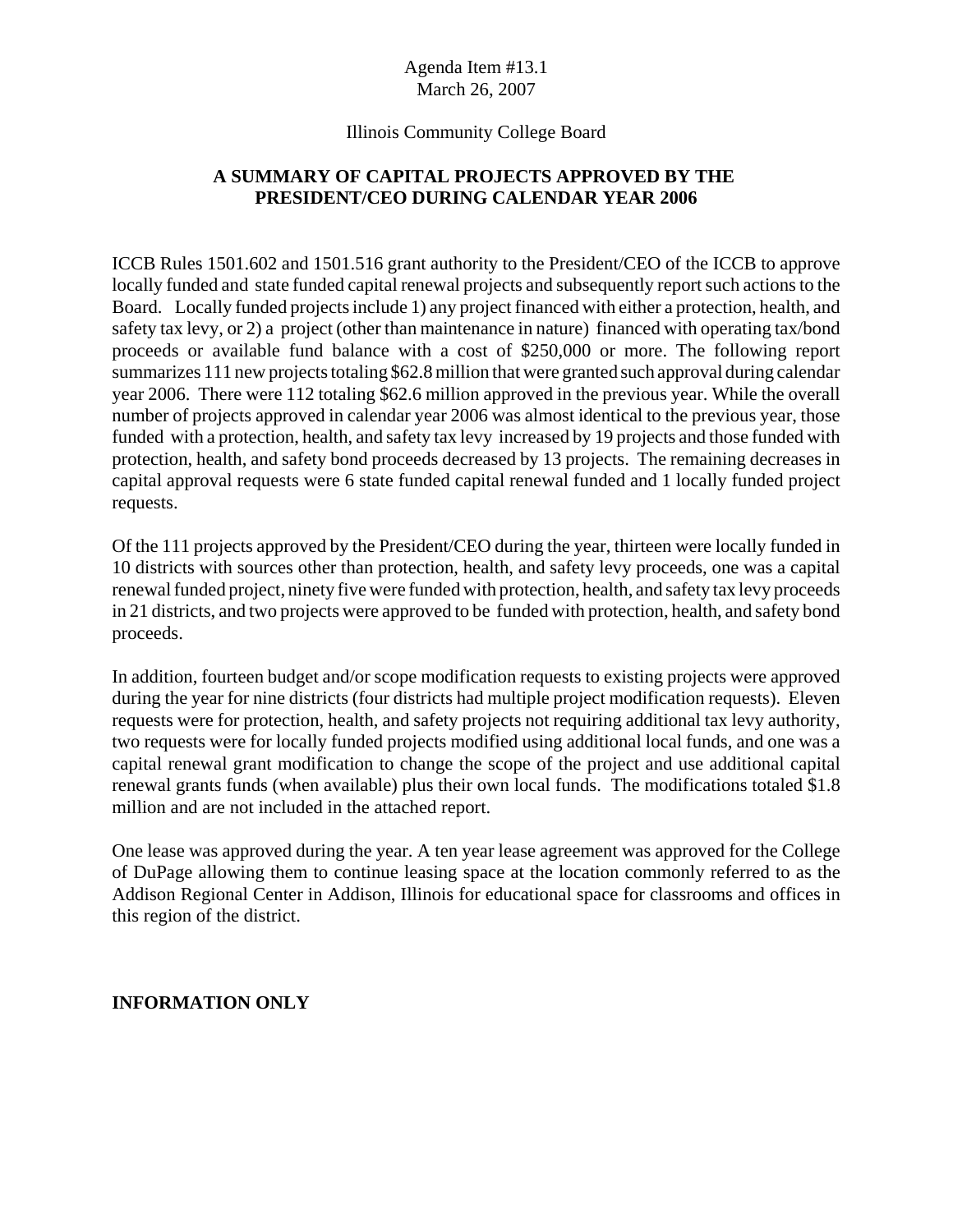# *PHS Bond Issue*

| Approval Date          | College            | <b>Project Title</b>                                              | Project #          | Approved Budget Fiscal Year        |         |
|------------------------|--------------------|-------------------------------------------------------------------|--------------------|------------------------------------|---------|
| 10/12/2006             | Lewis and Clark    | Various PHS Projects                                              | 1791-1006          | \$1,500,000                        | FY 2007 |
| 11/27/2006             | Shawnee            | Chilled Water System replacement                                  | 1837-1106          | \$261,500                          | FY 2007 |
|                        |                    |                                                                   | Category Sub-Total | \$1,761,500                        |         |
| Local                  |                    |                                                                   |                    |                                    |         |
| <b>Approval Date</b>   | College            | <b>Project Title</b>                                              | Project #          | <b>Approved Budget Fiscal Year</b> |         |
| 10/13/2006             |                    | CCC-Richard J. Daley 4153 West 76th Street Chicago; Land/Building | 0029-1006          | \$2,400,000                        | FY 2007 |
| 7/13/2006              | DuPage             | Early Childhood Education Center                                  | 0021-0706          | \$4,999,573                        | FY 2007 |
| 6/27/2006              | Joliet             | City Center Buildings & Land Ownership                            | 0021-0606          | \$10                               | FY 2006 |
| 5/26/2006              | Kaskaskia          | Land Acquisition & Vandalia Campus Ph. I                          | 0015-0506          | \$5,745,000                        | FY 2006 |
| 5/30/2006              | Kaskaskia          | Lifelong Learning Center Ph. I                                    | 0016-0506          | \$2,950,000                        | FY 2006 |
| 6/19/2006              | Kaskaskia          | 325 South Poplar in Centralia (land & blding)                     | 0017-0606          | \$275,000                          | FY 2006 |
| 3/17/2006              | Lake Land          | <b>Fitness Center Addition</b>                                    | 0022-0306          | \$2,192,000                        | FY 2006 |
| 3/31/2006              | Morton             | Student Success Ctr & Computer Lab Renovation                     | 0015-0306          | \$1,062,765                        | FY 2006 |
| 3/31/2006              | Morton             | <b>Computer Lab Renovations</b>                                   | 0016-0306          | \$876,300                          | FY 2006 |
| 1/31/2006              | Richland           | Land & Farm Progress Show Site Construction                       | 0011-0106          | \$1,274,457                        | FY 2006 |
| 5/8/2006               | <b>Rock Valley</b> | <b>Educational Resources Center Renovations</b>                   | 0015-0506          | \$3,500,000                        | FY 2006 |
| 5/18/2006              | Southwestern       | Carlyle Avenue Land-154 acres                                     | 0020-0506          | \$5,250,000                        | FY 2006 |
| 8/11/2006              | Spoon River        | 2400-2410 E.Jackson in Macomb; Land/Buildings                     | 0015-0806          | \$1,600,000                        | FY 2007 |
|                        |                    |                                                                   | Category Sub-Total | \$32,125,105                       |         |
| <b>Capital Renewal</b> |                    |                                                                   |                    |                                    |         |
| <b>Approval Date</b>   | College            | <b>Project Title</b>                                              | Project #          | Approved Budget Fiscal Year        |         |
| 6/27/2006              | <b>Rend Lake</b>   | Kitchen Renovation(Culinary Program) Ph. II                       | 0020-0606          | \$100,279                          | FY 2006 |
|                        |                    |                                                                   | Category Sub-Total | \$100,279                          |         |
| <b>PHS Tax Levy</b>    |                    |                                                                   |                    |                                    |         |
| Approval Date          | College            | <b>Project Title</b>                                              | Project #          | Approved Budget Fiscal Year        |         |
| 11/1/2006              | <b>Black Hawk</b>  | Mechanical System Upgrades-Quad City Campus                       | 1798-1106          | \$1,273,900                        | FY 2007 |
| 11/1/2006              | <b>Black Hawk</b>  | Roofing Replacement-Quad City Campus                              | 1799-1106          | \$82,000                           | FY 2007 |
| 11/1/2006              | <b>Black Hawk</b>  | ADA Improvements-East Campus                                      | 1800-1106          | \$96,800                           | FY 2007 |
| 11/1/2006              | <b>Black Hawk</b>  | Ceiling Door Replacement-East Campus                              | 1801-1106          | \$61,000                           | FY 2007 |
| 10/20/2006             | Harper             | Elevator Upgrades-Building A                                      | 1794-1006          | \$72,283                           | FY 2007 |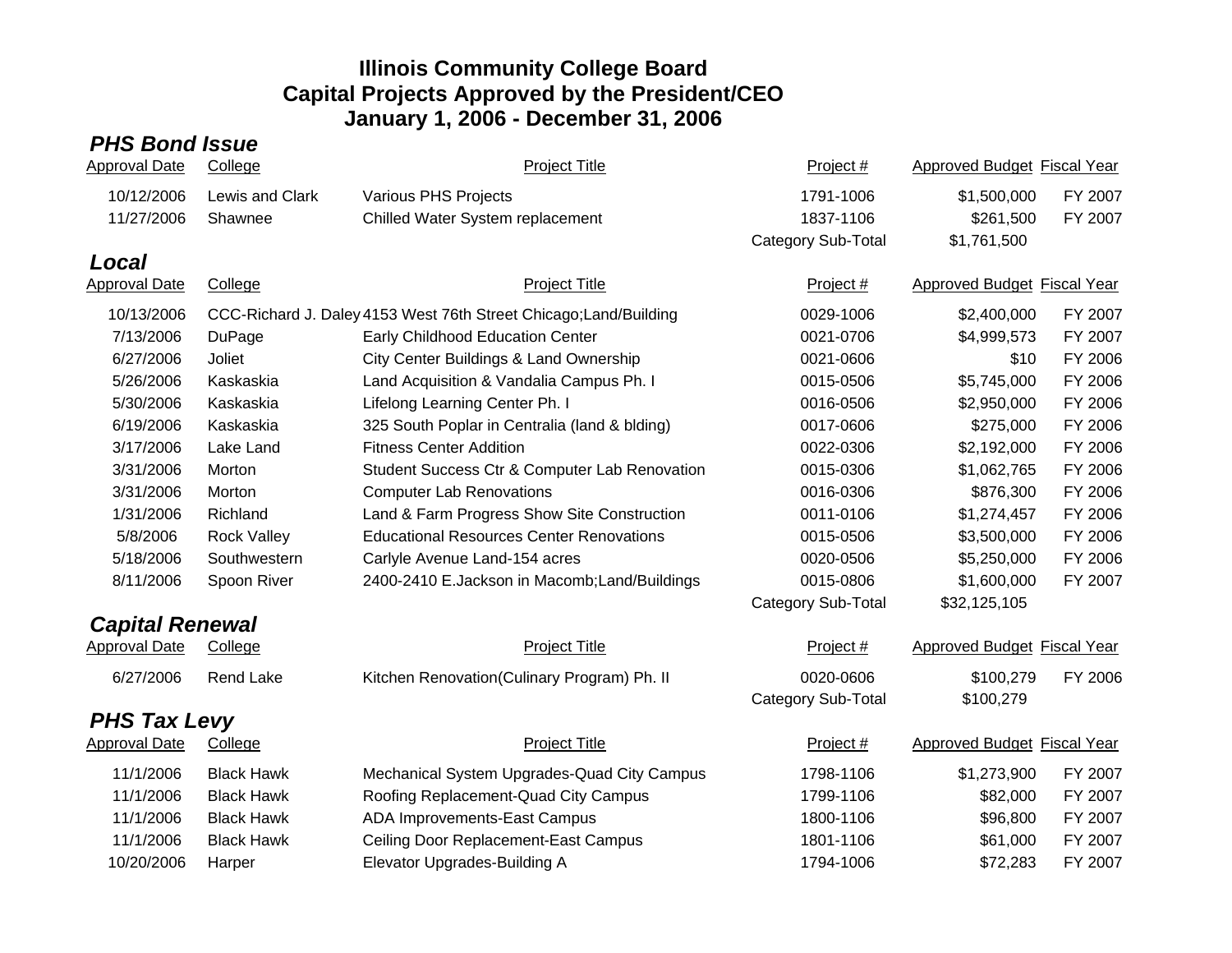| 10/20/2006 | Harper                  | Roof Replacement-Buildings K and L         | 1795-1006 | \$1,393,680 | FY 2007 |
|------------|-------------------------|--------------------------------------------|-----------|-------------|---------|
| 1/13/2006  | <b>Illinois Central</b> | Courtyard Sidewalk Replacement-Phase I     | 1752-0106 | \$290,000   | FY 2006 |
| 1/13/2006  | <b>Illinois Central</b> | <b>Nature Court Improvements</b>           | 1753-0106 | \$303,102   | FY 2006 |
| 1/13/2006  | <b>Illinois Central</b> | Lighting Improvements-College Dr-Phase I   | 1754-0106 | \$100,000   | FY 2006 |
| 1/13/2006  | <b>Illinois Central</b> | Roof Replacement-Bookstore/Entrance Ctr    | 1755-0106 | \$163,000   | FY 2006 |
| 1/13/2006  | <b>Illinois Central</b> | <b>Signalized Pedestrian Crossing</b>      | 1756-0106 | \$50,000    | FY 2006 |
| 1/13/2006  | <b>Illinois Central</b> | Engine Exhaust System-AIT 253              | 1757-0106 | \$95,000    | FY 2006 |
| 1/13/2006  | <b>Illinois Central</b> | Science Lab Upgrades-Phase II              | 1758-0106 | \$449,370   | FY 2006 |
| 1/13/2006  | <b>Illinois Central</b> | Intersection improvements-North Campus     | 1759-0106 | \$332,000   | FY 2006 |
| 1/13/2006  | <b>Illinois Central</b> | Elevator Upgrades-Phase II                 | 1760-0106 | \$160,000   | FY 2006 |
| 1/13/2006  | <b>Illinois Central</b> | Realignment of Ring Road-Phase I           | 1761-0106 | \$307,528   | FY 2006 |
| 3/13/2006  | <b>Illinois Central</b> | Roof Replacement-Bldg B3-ICC North         | 1763-0306 | \$326,600   | FY 2006 |
| 11/27/2006 | <b>Illinois Central</b> | Exhaust System-Biology Lab Academic Bldg   | 1824-1106 | \$65,600    | FY 2007 |
| 11/27/2006 | <b>Illinois Central</b> | Parking Lot - Relocation & Reconstruction  | 1825-1106 | \$900,000   | FY 2007 |
| 11/27/2006 | <b>Illinois Central</b> | Fire Alarm Upgrades                        | 1826-1106 | \$175,000   | FY 2007 |
| 11/27/2006 | <b>Illinois Central</b> | Security System Upgrade                    | 1827-1106 | \$230,000   | FY 2007 |
| 11/27/2006 | <b>Illinois Central</b> | Boiler insulation Replacement-North Campus | 1828-1106 | \$105,000   | FY 2007 |
| 11/27/2006 | <b>Illinois Central</b> | Sidewalk Replacement-Phase II Courtyard    | 1829-1106 | \$390,000   | FY 2007 |
| 11/27/2006 | <b>Illinois Central</b> | <b>Carpet Replacement</b>                  | 1830-1106 | \$250,000   | FY 2007 |
| 11/27/2006 | <b>Illinois Central</b> | <b>Stair Tower Renovations</b>             | 1831-1106 | \$284,400   | FY 2007 |
| 11/15/2006 | <b>Illinois Valley</b>  | <b>Replace Display Cases</b>               | 1814-1106 | \$148,151   | FY 2007 |
| 11/15/2006 | <b>Illinois Valley</b>  | Replace Emergency Generator                | 1815-1106 | \$348,875   | FY 2007 |
| 11/15/2006 | <b>Illinois Valley</b>  | <b>Computer Server Room Improvements</b>   | 1816-1106 | \$1,185,350 | FY 2007 |
| 11/15/2006 | <b>Illinois Valley</b>  | Thermograhic & Energy Study-Phase I        | 1817-1106 | \$60,000    | FY 2007 |
| 11/15/2006 | <b>Illinois Valley</b>  | Handrails & Retaining Wall modifications   | 1818-1106 | \$55,185    | FY 2007 |
| 10/17/2006 | Joliet                  | Fire Alarm System Phase II                 | 1792-1006 | \$253,000   | FY 2007 |
| 10/17/2006 | Joliet                  | Roof Replacemen Building J                 | 1793-1006 | \$657,000   | FY 2007 |
| 11/27/2006 | Kankakee                | Asbestos Abatement-Vinyl Tile              | 1821-1106 | \$36,024    | FY 2007 |
| 11/27/2006 | Kankakee                | <b>Bleacher Renovation -ADA</b>            | 1822-1106 | \$185,315   | FY 2007 |
| 11/27/2006 | Kankakee                | Video Surveillance System-Phase II         | 1823-1106 | \$131,300   | FY 2007 |
| 11/27/2006 | Kaskaskia               | Unit Ventilator Replacement                | 1832-1106 | \$147,600   | FY 2007 |
| 11/27/2006 | Kaskaskia               | Parking Lot & Keister Drive Repairs        | 1833-1106 | \$98,966    | FY 2007 |
| 11/27/2006 | Kaskaskia               | Water Valve Replacement                    | 1834-1106 | \$91,351    | FY 2007 |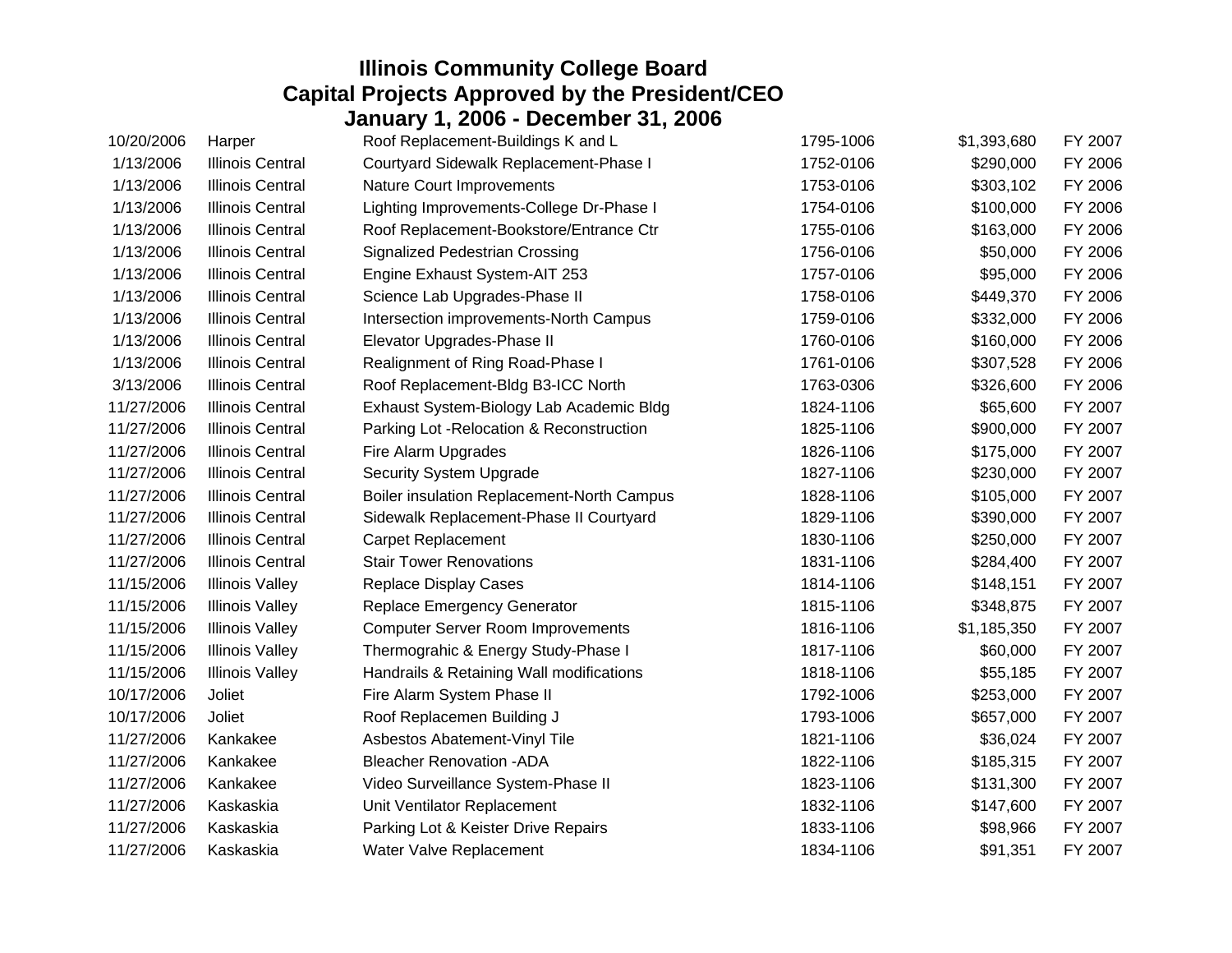| 11/27/2006 | Kaskaskia          | <b>Automatic Door Operators</b>                | 1835-1106 | \$31,411    | FY 2007 |
|------------|--------------------|------------------------------------------------|-----------|-------------|---------|
| 11/27/2006 | Kaskaskia          | Science Lab renovations-Phase I                | 1836-1106 | \$213,904   | FY 2007 |
| 11/17/2006 | Lake Land          | <b>Generator Installation</b>                  | 1820-1106 | \$914,760   | FY 2007 |
| 11/1/2006  | Lincoln Land       | <b>LRC PHS Improvements</b>                    | 1810-1106 | \$1,128,188 | FY 2007 |
| 11/1/2006  | Lincoln Land       | Air Handling Unit Replacement-Sangamon Annex   | 1811-1106 | \$390,460   | FY 2007 |
| 11/1/2006  | Lincoln Land       | Kiln Replacement-Phase II                      | 1812-1106 | \$117,084   | FY 2007 |
| 11/1/2006  | Lincoln Land       | Elevator Install-Sangamon Annex                | 1813-1106 | \$465,892   | FY 2007 |
| 9/11/2006  | Logan              | <b>Plumbing Upgrades</b>                       | 1783-0906 | \$167,779   | FY 2007 |
| 9/11/2006  | Logan              | Asbestos Abatement-Cafeteria, Lounge, Corridor | 1784-0906 | \$111,548   | FY 2007 |
| 9/11/2006  | Logan              | Air Handler Replacement-Admin Bldg             | 1785-0906 | \$145,200   | FY 2007 |
| 11/15/2006 | Moraine Valley     | Roofing Replacment-Buildings F & G             | 1819-1106 | \$890,000   | FY 2007 |
| 1/9/2006   | Parkland           | Exterior Dorr Replacement Phase IV             | 1749-0106 | \$150,000   | FY 2006 |
| 1/9/2006   | Parkland           | Institutional Drainage Improvements Phase VII  | 1750-0106 | \$1,300,000 | FY 2006 |
| 1/9/2006   | Parkland           | Restroom improvements Phase I                  | 1751-0106 | \$300,000   | FY 2006 |
| 12/5/2006  | Parkland           | Masonry Repair/Renovation-Phase I              | 1841-1206 | \$350,000   | FY 2007 |
| 12/5/2006  | Parkland           | Restroom Improvements-Phase II                 | 1842-1206 | \$300,000   | FY 2007 |
| 12/5/2006  | Parkland           | Campus Drainage Improvements-Phase IV          | 1843-1206 | \$1,300,000 | FY 2007 |
| 9/22/2006  | Rend Lake          | Gutter Replacement-North Oasis                 | 1787-0906 | \$42,000    | FY 2007 |
| 9/22/2006  | Rend Lake          | <b>HVAC Control Upgrade</b>                    | 1788-0906 | \$53,300    | FY 2007 |
| 9/22/2006  | Rend Lake          | <b>Emergency Generator-Child Center</b>        | 1789-0906 | \$59,750    | FY 2007 |
| 6/8/2006   | <b>Rock Valley</b> | Asbestos Abatement-ERC Level 1&2               | 1765-0606 | \$916,802   | FY 2006 |
| 6/8/2006   | <b>Rock Valley</b> | Asbestos Abatement & Duct Cleaning-PEC         | 1766-0606 | \$48,800    | FY 2006 |
| 8/1/2006   | <b>Rock Valley</b> | <b>HVAC Renovation Phase II-ERC</b>            | 1771-0806 | \$755,039   | FY 2007 |
| 8/1/2006   | <b>Rock Valley</b> | <b>Elevator Upgrades-ERC</b>                   | 1772-0806 | \$384,405   | FY 2007 |
| 8/1/2006   | <b>Rock Valley</b> | Bathroom Upgrades-ERC                          | 1773-0806 | \$317,100   | FY 2007 |
| 8/1/2006   | <b>Rock Valley</b> | Main Entrance-ERC                              | 1774-0806 | \$428,909   | FY 2007 |
| 8/1/2006   | <b>Rock Valley</b> | Main Stairs-ERC                                | 1775-0806 | \$244,928   | FY 2007 |
| 8/1/2006   | <b>Rock Valley</b> | <b>Gutter Replacement-ERC</b>                  | 1776-0806 | \$105,000   | FY 2007 |
| 8/1/2006   | <b>Rock Valley</b> | Parking Lot Modifications-ERC                  | 1777-0806 | \$31,500    | FY 2007 |
| 8/1/2006   | <b>Rock Valley</b> | East/West Ramps-ERC                            | 1778-0806 | \$52,500    | FY 2007 |
| 8/1/2006   | <b>Rock Valley</b> | Stairwell Upgrade-ERC                          | 1779-0806 | \$105,000   | FY 2007 |
| 8/1/2006   | <b>Rock Valley</b> | Transformer Replacement-ERC                    | 1780-0806 | \$42,000    | FY 2007 |
| 8/1/2006   | <b>Rock Valley</b> | <b>Distribution Panels-ERC</b>                 | 1781-0806 | \$283,500   | FY 2007 |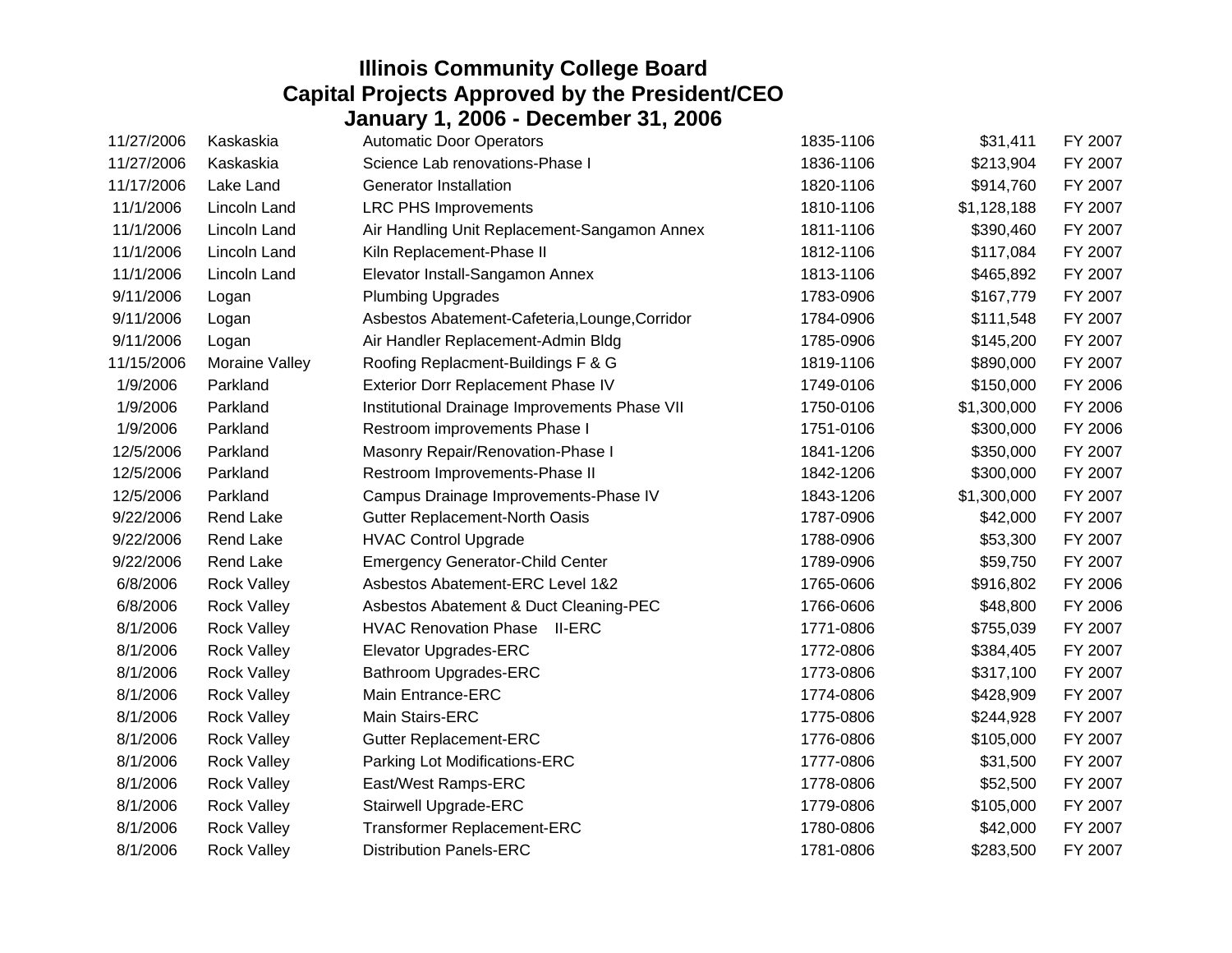| 9/11/2006         | Sandburg           | <b>Closed Circuit Monitoring System</b>         | 1786-0906                 | \$183,750                   | FY 2007 |
|-------------------|--------------------|-------------------------------------------------|---------------------------|-----------------------------|---------|
| 11/1/2006         | Sauk Valley        | <b>Fire Doors Improvements</b>                  | 1801-1106                 | \$75,000                    | FY 2007 |
| 11/1/2006         | Sauk Valley        | Fire Protection System Improvements             | 1802-1106                 | \$82,000                    | FY 2007 |
| 11/1/2006         | Sauk Valley        | <b>Electrical Improvements</b>                  | 1803-1106                 | \$91,100                    | FY 2007 |
| 11/1/2006         | Sauk Valley        | Safety Railings Improvement-Third Floor         | 1805-1106                 | \$35,000                    | FY 2007 |
| 11/1/2006         | Sauk Valley        | Safety Improvements-Cafeteria                   | 1806-1106                 | \$90,500                    | FY 2007 |
| 11/1/2006         | Sauk Valley        | Hot Water System Improvements                   | 1807-1106                 | \$76,000                    | FY 2007 |
| 11/1/2006         | Sauk Valley        | AHU Performance Improvements                    | 1808-1106                 | \$149,500                   | FY 2007 |
| 11/1/2006         | Sauk Valley        | CO2 Sensors & Climate Controls Installation     | 1809-1106                 | \$53,500                    | FY 2007 |
| 11/27/2006        | Southwestern       | <b>PSOP First Floor Renovations</b>             | 1838-1106                 | \$150,000                   | FY 2007 |
| 11/27/2006        | Southwestern       | HVAC & Roofing Replacement-Granite City         | 1839-1106                 | \$1,450,000                 | FY 2007 |
| 11/27/2006        | Southwestern       | <b>Bleacher Replace and Electrical Upgrades</b> | 1840-1106                 | \$700,000                   | FY 2007 |
| 10/12/2006        | Triton             | Asbestos Abatement-Phase IV                     | 1790-1006                 | \$300,627                   | FY 2007 |
|                   |                    |                                                 | <b>Category Sub-Total</b> | \$26,938,116                |         |
| <b>Excess PHS</b> |                    |                                                 |                           |                             |         |
| Approval Date     | College            | <b>Project Title</b>                            | Project #                 | Approved Budget Fiscal Year |         |
| 3/15/2006         | Harper             | Asbestos Abatement Phase III                    | 1764-0306                 | \$600,000                   | FY 2006 |
| 10/20/2006        | Harper             | Entrance Door Replacement-Bldgs C, D, M         | 1796-1006                 | \$161,383                   | FY 2007 |
| 10/20/2006        | Harper             | Convertor Replacement-Building M                | 1797-1006                 | \$157,798                   | FY 2007 |
| 1/13/2006         | Highland           | Installation of Backfow Preventers-campuswide   | 1762-0106                 | \$149,100                   | FY 2006 |
| 6/9/2006          | Oakton             | Replacement of CCTV System-Hartstein Campus     | 1767-0606                 | \$74,000                    | FY 2006 |
| 6/9/2006          | Oakton             | Parking Lot Improvements-Lincoln Ave            | 1768-0606                 | \$375,000                   | FY 2006 |
| 6/9/2006          | Oakton             | Sidewalk Replacement-Des Plaines campus         | 1769-0606                 | \$40,000                    | FY 2006 |
| 6/9/2006          | Oakton             | Road Replacement-College Drive                  | 1770-0606                 | \$150,000                   | FY 2006 |
| 8/1/2006          |                    |                                                 |                           |                             |         |
|                   | Richland           | Repair Damaged Panels-Main Campus Bldg          | 1782-0806                 | \$50,453                    | FY 2007 |
| 12/14/2006        | <b>Rock Valley</b> | Insulation Siding & Gutters-Building E          | 1844-1206                 | \$51,040                    | FY 2007 |
| 12/14/2006        | <b>Rock Valley</b> | Water Service Replacement-Bldg E&G              | 1845-1206                 | \$33,060                    | FY 2007 |

Category Sub-Total \$1,841,834<br>Approved Projects \$62,766,834 Grand Total Approved Projects